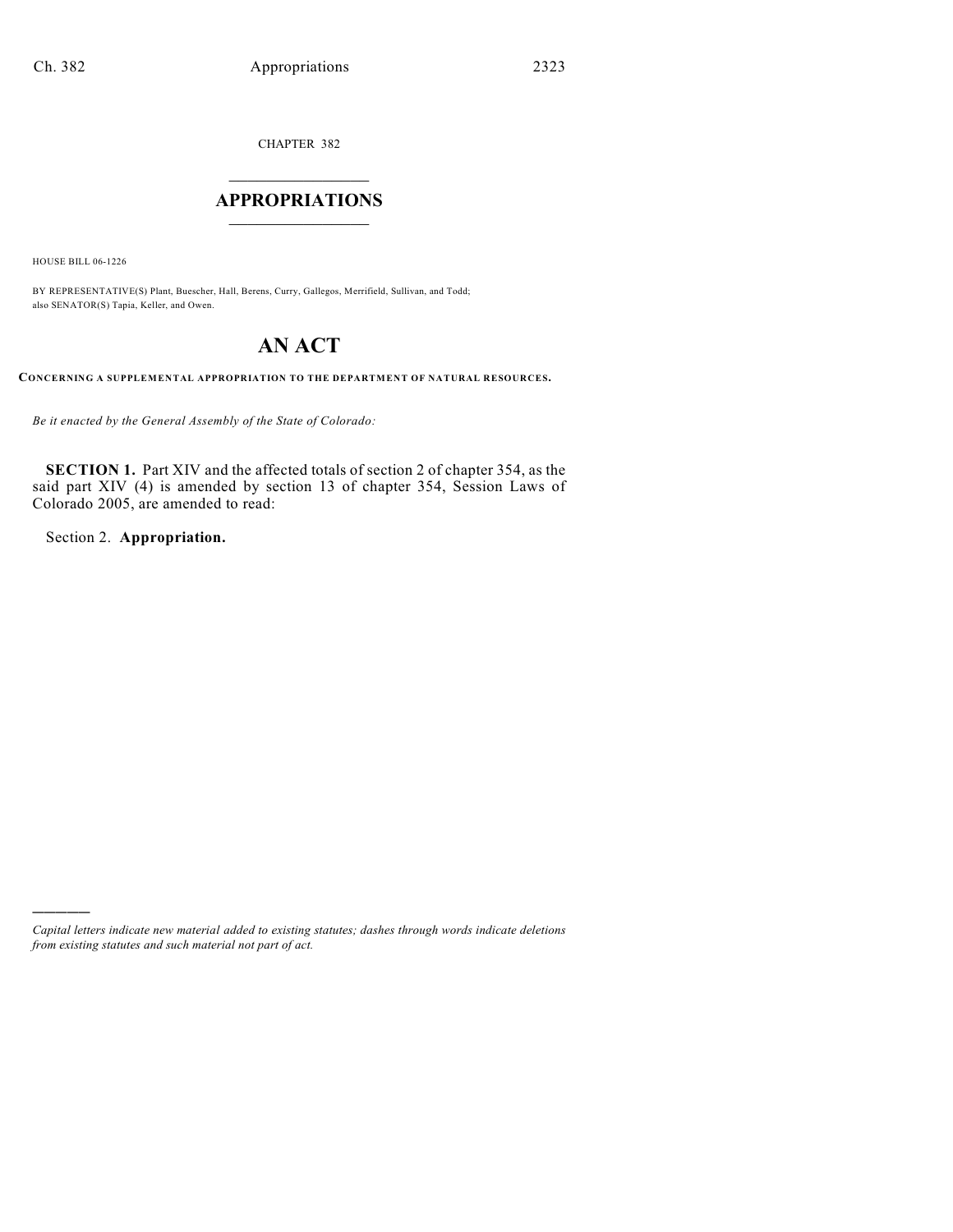|                 |              |                | APPROPRIATION FROM |              |               |              |  |  |
|-----------------|--------------|----------------|--------------------|--------------|---------------|--------------|--|--|
| ITEM &          | <b>TOTAL</b> | <b>GENERAL</b> | GENERAL            | <b>CASH</b>  | <b>CASH</b>   | FEDERAL      |  |  |
| <b>SUBTOTAL</b> |              | <b>FUND</b>    | <b>FUND</b>        | <b>FUNDS</b> | <b>FUNDS</b>  | <b>FUNDS</b> |  |  |
|                 |              |                | <b>EXEMPT</b>      |              | <b>EXEMPT</b> |              |  |  |
|                 |              |                |                    |              |               |              |  |  |

# **PART XIV DEPARTMENT OF NATURAL RESOURCES**

# **(1) EXECUTIVE DIRECTOR'S OFFICE**

| (A) Administration and Information Technology |  |
|-----------------------------------------------|--|
|-----------------------------------------------|--|

| Personal Services           | 4,537,710    |           | $2,140,239(T)^{a}$   | $2,397,471(T)^{3}$  |         |
|-----------------------------|--------------|-----------|----------------------|---------------------|---------|
|                             | $(56.6$ FTE) |           |                      |                     |         |
| Health, Life, and Dental    | 4,426,463    | 1,558,727 | $443,305^{\circ}$    | $2,063,110^{\circ}$ | 361,321 |
| Short-term Disability       | 120,307      | 39,996    | $14,885^{\circ}$     | 55,953°             | 9,473   |
| S.B. 04-257 Amortization    |              |           |                      |                     |         |
| Equalization                |              |           |                      |                     |         |
| Disbursement                | 222,573      | 77,274    | $25.315^b$           | $102,634^{\circ}$   | 17,350  |
| Salary Survey and Senior    |              |           |                      |                     |         |
| <b>Executive Service</b>    | 2,759,497    | 885,364   | 338,843 <sup>b</sup> | 1,456,744°          | 78,546  |
| Shift Differential          | 14,854       | 14,854    |                      |                     |         |
| Workers' Compensation       | 3,276,665    | 593,981   | 220,216              | $2,414,480^\circ$   | 47,988  |
|                             | 2,565,831    | 521,488   | 124,944 <sup>b</sup> | 1,899,435°          | 19,964  |
| <b>Operating Expenses</b>   | 1,259,063    |           | 312,607 <sup>b</sup> | 941.119°            | 5,337   |
| Legal Services for $36,253$ |              |           |                      |                     |         |
| 39,033 hours                | 2,336,506    | 746,450   | 398,060*             | 1,101,540           | 90,456  |
|                             | 2,515,699    |           | 445,460 <sup>b</sup> | 1,280,733°          | 43,056  |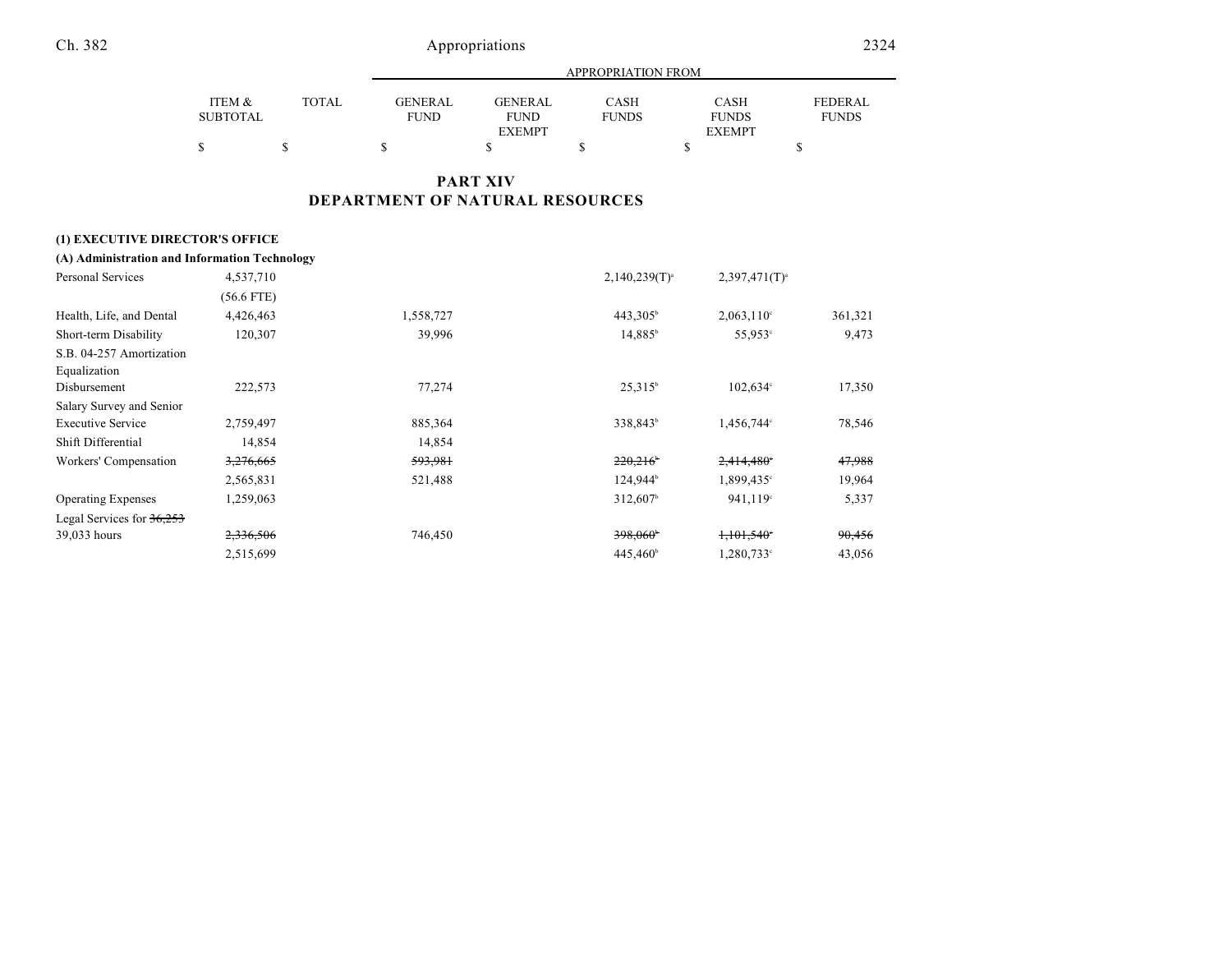| <b>ADMINISTRATIVE LAW</b>      |            |         |                      |                        |        |
|--------------------------------|------------|---------|----------------------|------------------------|--------|
| <b>JUDGE SERVICES</b>          | 24         |         | $24^b$               |                        |        |
| Purchase of Services           |            |         |                      |                        |        |
| from Computer Center           | 169,142    | 6,535   | 162,607              |                        |        |
|                                | 170,542    | 6,589   | $163,953^{\circ}$    |                        |        |
| Multiuse Network               |            |         |                      |                        |        |
| Payments                       | 795,715    | 310,408 | 463,238              | 19,199                 | 2,870  |
|                                | 847,605    | 305,256 | 519,862 <sup>b</sup> | $19,561$ °             | 2,926  |
| Payment to Risk                |            |         |                      |                        |        |
| Management and                 |            |         |                      |                        |        |
| Property Funds                 | 572,409    | 197,632 | 59,071               | 315,574                | 132    |
|                                | 325,854    | 95,277  | $10.742^b$           | $218,751^{\circ}$      | 1,084  |
| Vehicle Lease Payments         | 2,559,483  | 723,076 | 147,465              | 1,644,633              | 44,309 |
|                                | 2,237,161  | 722,379 | $136,305^{\circ}$    | $1,342,965$ °          | 35,512 |
| <b>Information Technology</b>  |            |         |                      |                        |        |
| <b>Asset Maintenance</b>       | 282,477    | 105,354 | $132, 175^{\circ}$   | $32,712$ <sup>c</sup>  | 12,236 |
| Leased Space                   | 747,262    | 415,326 | 214,088              | 95,069°                | 22,779 |
| Capitol Complex Leased         |            |         |                      |                        |        |
| Space                          | 737,862    | 261,204 | 274,206              | $113,188$ <sup>*</sup> | 89,264 |
|                                | 730,095    | 258,455 | $271,320^{\circ}$    | 111,996 <sup>c</sup>   | 88,324 |
| <b>Communications Services</b> |            |         |                      |                        |        |
| Payments                       | 750,343    | 302,365 | 447,978              |                        |        |
|                                | 771,743    | 305,101 | 466,642 <sup>b</sup> |                        |        |
|                                | 25,568,331 |         |                      |                        |        |
|                                | 24,534,760 |         |                      |                        |        |

These amounts shall be from statewide and departmental indirect cost recoveries. a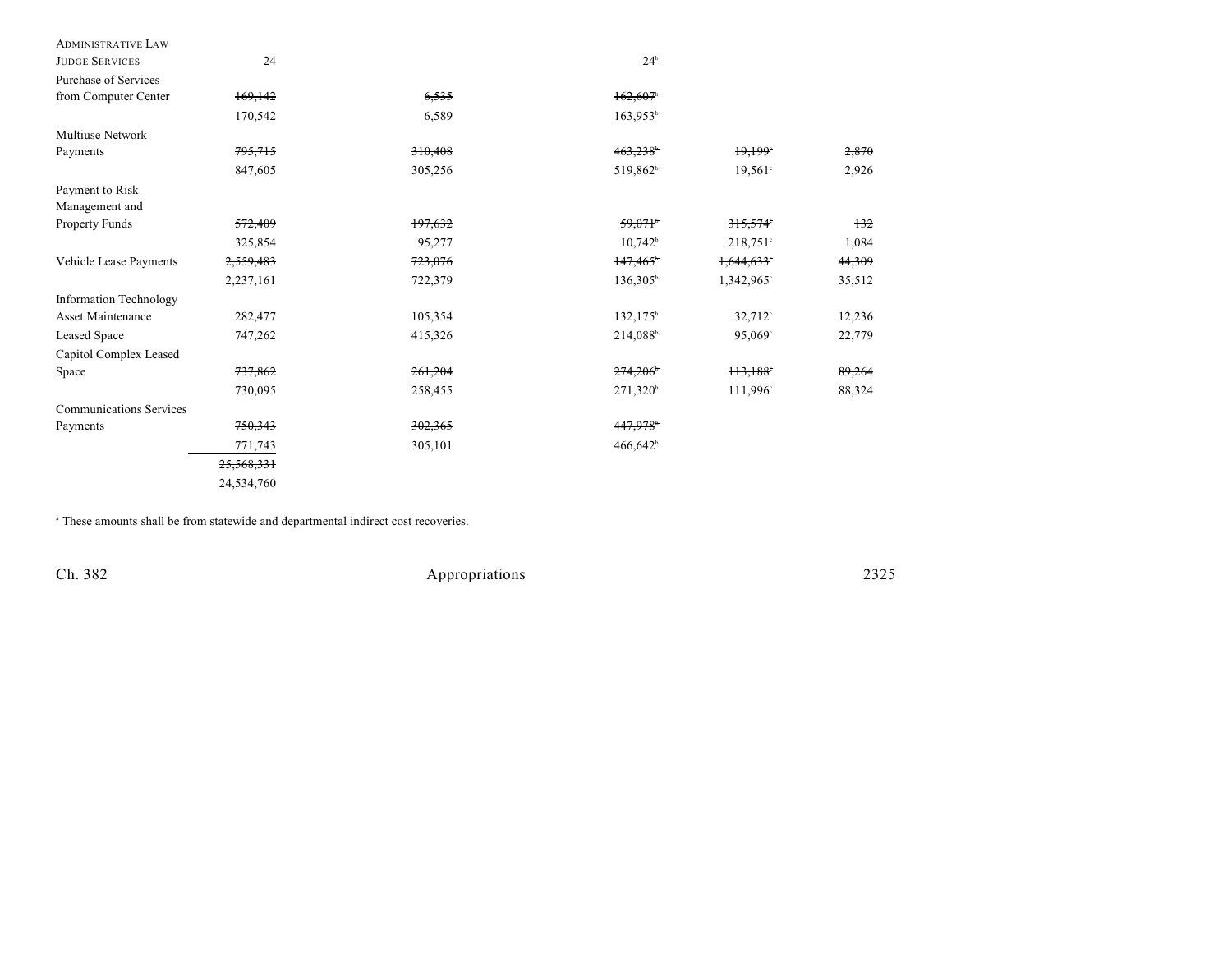| Ch. 382                                                                                                                                                                                                                                                                    |                           |              | Appropriations                |                                                |                             |                                       |                                |
|----------------------------------------------------------------------------------------------------------------------------------------------------------------------------------------------------------------------------------------------------------------------------|---------------------------|--------------|-------------------------------|------------------------------------------------|-----------------------------|---------------------------------------|--------------------------------|
|                                                                                                                                                                                                                                                                            |                           |              |                               |                                                |                             |                                       |                                |
|                                                                                                                                                                                                                                                                            | ITEM &<br><b>SUBTOTAL</b> | <b>TOTAL</b> | <b>GENERAL</b><br><b>FUND</b> | <b>GENERAL</b><br><b>FUND</b><br><b>EXEMPT</b> | <b>CASH</b><br><b>FUNDS</b> | CASH<br><b>FUNDS</b><br><b>EXEMPT</b> | <b>FEDERAL</b><br><b>FUNDS</b> |
|                                                                                                                                                                                                                                                                            | \$                        | \$           | \$                            | \$                                             | \$                          | \$                                    | \$                             |
| <sup>b</sup> Of these amounts, \$2,749,595 \$2,763,745 shall be from various sources of cash funds and \$904,464(T) \$856,725(T) shall be from departmental indirect cost<br>recoveries.<br><sup>c</sup> These amounts shall be from various sources of cash funds exempt. |                           |              |                               |                                                |                             |                                       |                                |
| (B) EPA Wetlands                                                                                                                                                                                                                                                           |                           |              |                               |                                                |                             |                                       |                                |
| Grant                                                                                                                                                                                                                                                                      | 475,000                   |              |                               |                                                |                             |                                       | 475,000                        |
|                                                                                                                                                                                                                                                                            |                           | 26,043,331   |                               |                                                |                             |                                       |                                |
|                                                                                                                                                                                                                                                                            |                           | 25,009,760   |                               |                                                |                             |                                       |                                |
| (2) MINERALS AND GEOLOGY                                                                                                                                                                                                                                                   |                           |              |                               |                                                |                             |                                       |                                |
| (A) Coal Land Reclamation                                                                                                                                                                                                                                                  |                           |              |                               |                                                |                             |                                       |                                |
| Program Expenses                                                                                                                                                                                                                                                           | 1,988,183                 |              |                               |                                                | 516,354                     |                                       | 1,471,829 <sup>*</sup>         |
|                                                                                                                                                                                                                                                                            | 1,989,355                 |              |                               |                                                | 516,600 <sup>a</sup>        |                                       | 1,472,755 <sup>b</sup>         |
|                                                                                                                                                                                                                                                                            | $(23.0$ FTE)              |              |                               |                                                |                             |                                       |                                |
| <b>Indirect Cost Assessment</b>                                                                                                                                                                                                                                            | 105,836                   |              |                               |                                                | $22,226^{\circ}$            |                                       | $83,610^{b}$                   |
|                                                                                                                                                                                                                                                                            | 2,094,019                 |              |                               |                                                |                             |                                       |                                |
|                                                                                                                                                                                                                                                                            | 2,095,191                 |              |                               |                                                |                             |                                       |                                |

<sup>a</sup> These amounts shall be from the Operational Account of the Severance Tax Trust Fund established pursuant to Section 39-29-109 (1) (a) (II), C.R.S.

**b** These amounts shall be from the Office of Surface Mining, and are shown for informational purposes only.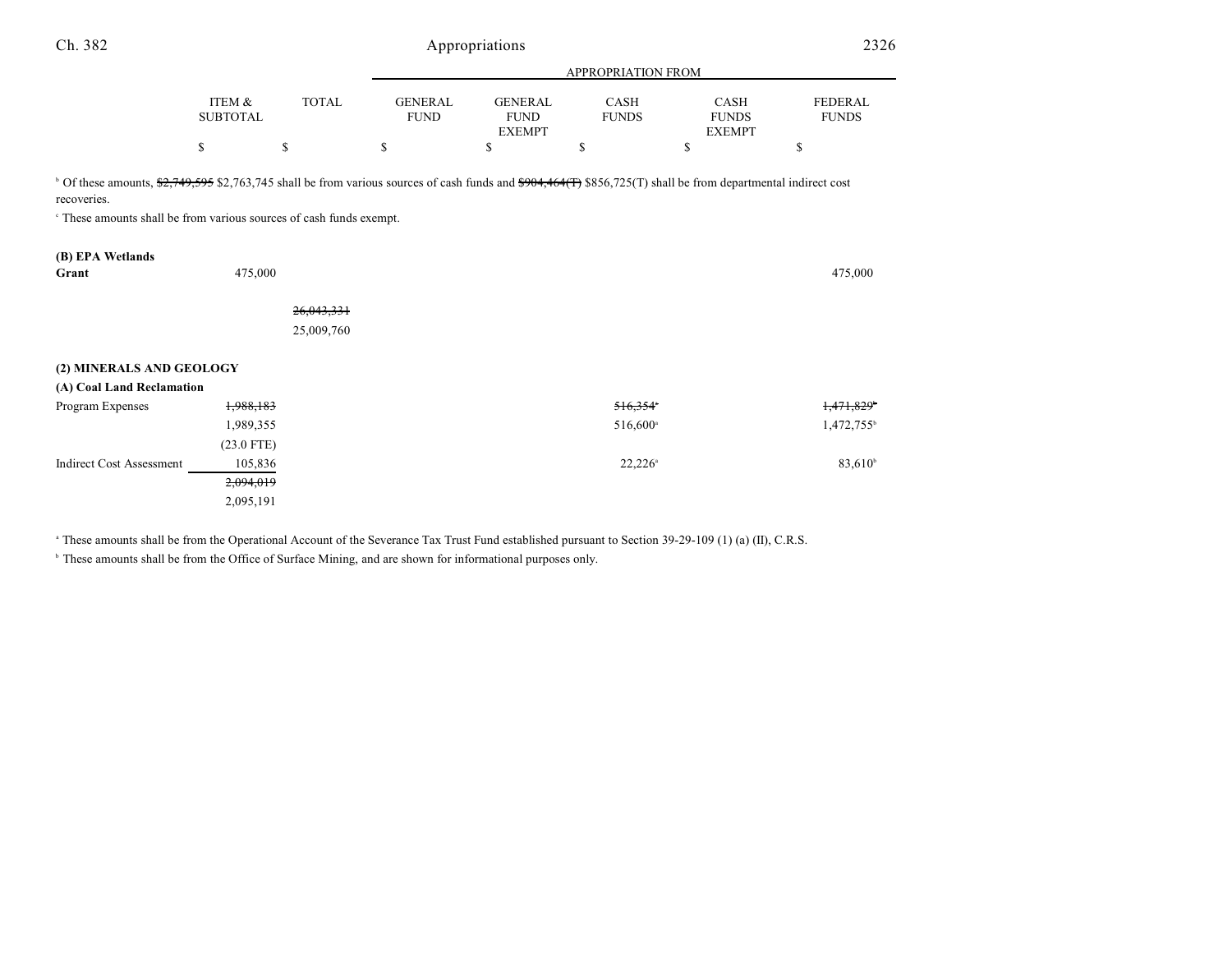| (B) Inactive Mines                   |              |
|--------------------------------------|--------------|
| Program Costs                        | 806,461      |
|                                      | $(13.6$ FTE) |
| Mine Site Reclamation <sup>106</sup> | 125,000      |
| Abandoned Mine Safety                | 111,665      |
|                                      | $(0.2$ FTE)  |
| <b>Indirect Cost Assessment</b>      | 78,644       |
|                                      | 1,121,770    |

<sup>a</sup> This amount shall be from the Operational Account of the Severance Tax Trust Fund established pursuant to Section 39-29-109 (1) (a) (II), C.R.S.

| (C) Minerals             |              |
|--------------------------|--------------|
| Program Costs            | 1,919,665    |
|                          | 1,920,985    |
|                          | $(22.9$ FTE) |
| Indirect Cost Assessment | 105,650      |
|                          | 2,025,315    |
|                          | 2,026,635    |

<sup>a</sup> Of this amount, \$950,000 shall be from the Mined Land Reclamation Fund established pursuant to Section 34-32-127 (1) (a), C.R.S., and <del>\$979,231</del> \$980,551 shall be from the Operational Account of the Severance Tax Trust Fund established pursuant to Section 39-29-109 (1) (a) (II), C.R.S.

<sup>b</sup> This amount shall be from reserves in the Mined Land Reclamation Fund established pursuant to Section 34-32-127 (1) (a), C.R.S.

### **(D) Mines Program**

| Colorado and Federal |                    |                |         |         |
|----------------------|--------------------|----------------|---------|---------|
| Mine Safety Program  | <del>470,859</del> |                | 279.118 | 191,741 |
|                      |                    |                |         |         |
| Ch. 382              |                    | Appropriations |         | 2327    |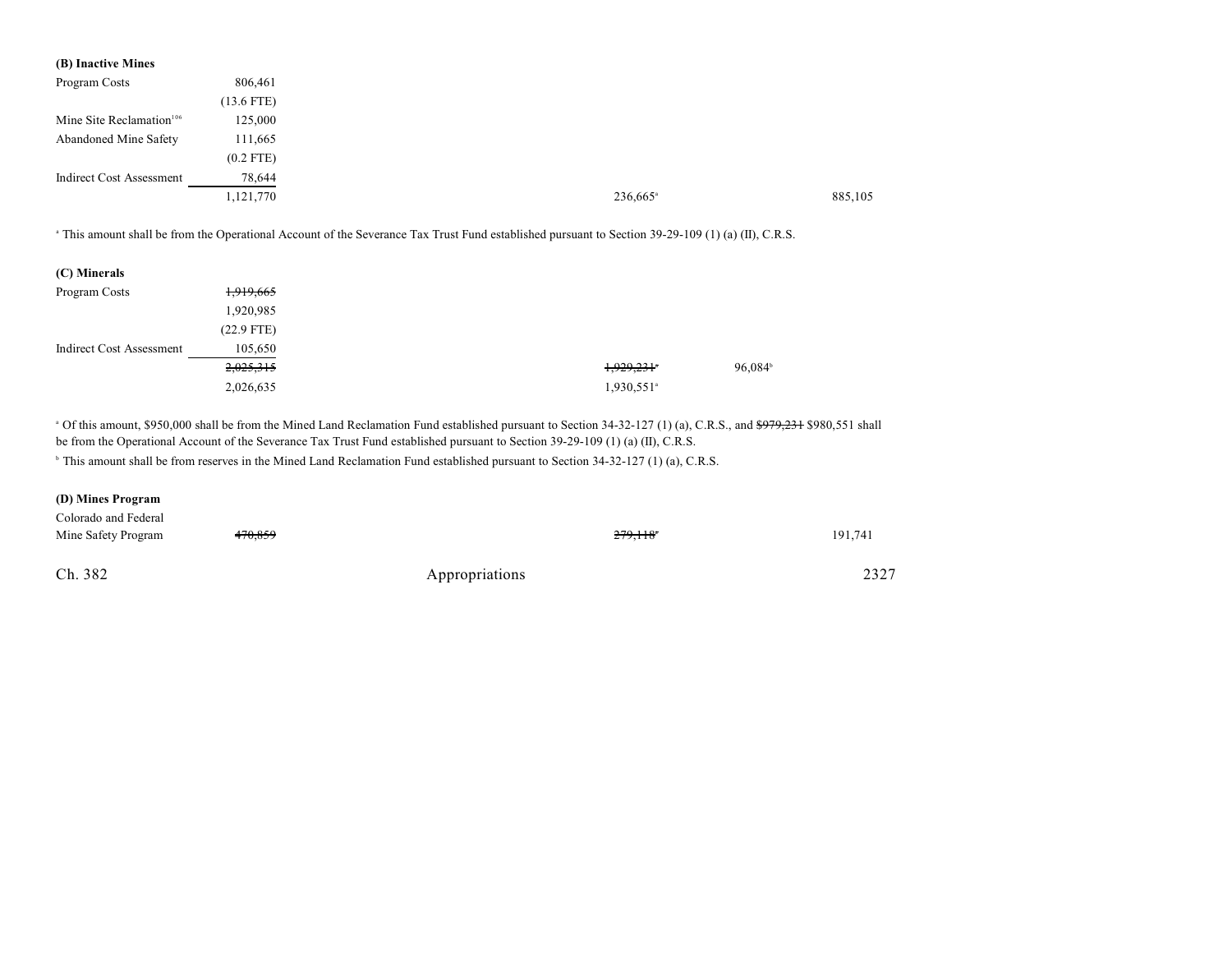|                                 |                           |              | APPROPRIATION FROM            |                                                |                       |                                       |                         |
|---------------------------------|---------------------------|--------------|-------------------------------|------------------------------------------------|-----------------------|---------------------------------------|-------------------------|
|                                 | ITEM &<br><b>SUBTOTAL</b> | <b>TOTAL</b> | <b>GENERAL</b><br><b>FUND</b> | <b>GENERAL</b><br><b>FUND</b><br><b>EXEMPT</b> | CASH<br><b>FUNDS</b>  | CASH<br><b>FUNDS</b><br><b>EXEMPT</b> | FEDERAL<br><b>FUNDS</b> |
|                                 | \$                        | \$           | \$                            | \$                                             | \$                    | \$                                    | \$                      |
|                                 | 471,709<br>$(5.0$ FTE)    |              |                               |                                                | 279,968 <sup>a</sup>  |                                       |                         |
| <b>Blaster Certification</b>    |                           |              |                               |                                                |                       |                                       |                         |
| Program                         | 102,036                   |              |                               |                                                | $21,428$ <sup>b</sup> |                                       | 80,608                  |
|                                 | 102,265                   |              |                               |                                                | 21,476 <sup>b</sup>   |                                       | 80,789                  |
|                                 | $(1.0$ FTE)               |              |                               |                                                |                       |                                       |                         |
| <b>Indirect Cost Assessment</b> | 25,734                    |              |                               |                                                | $14,455^{\circ}$      |                                       | 11,279                  |
|                                 | 598,629                   |              |                               |                                                |                       |                                       |                         |
|                                 | 599,708                   |              |                               |                                                |                       |                                       |                         |

<sup>a</sup> Of this amount, \$273,118 \$273,968 shall be from the Operational Account of the Severance Tax Trust Fund established pursuant to Section 39-29-109 (1) (a) (II), C.R.S., and \$6,000 shall be from fees.

<sup>b</sup> These amounts shall be from the Operational Account of the Severance Tax Trust Fund established pursuant to Section 39-29-109 (1) (a) (II), C.R.S.

## **(E) Emergency**

**Response Costs** 25,000<sup>a</sup> 25,000<sup>a</sup> 25,000<sup>a</sup>

<sup>a</sup> This amount shall be from the Operational Account of the Severance Tax Trust Fund established pursuant to Section 39-29-109 (1) (a) (II), C.R.S.

5,864,733 5,868,304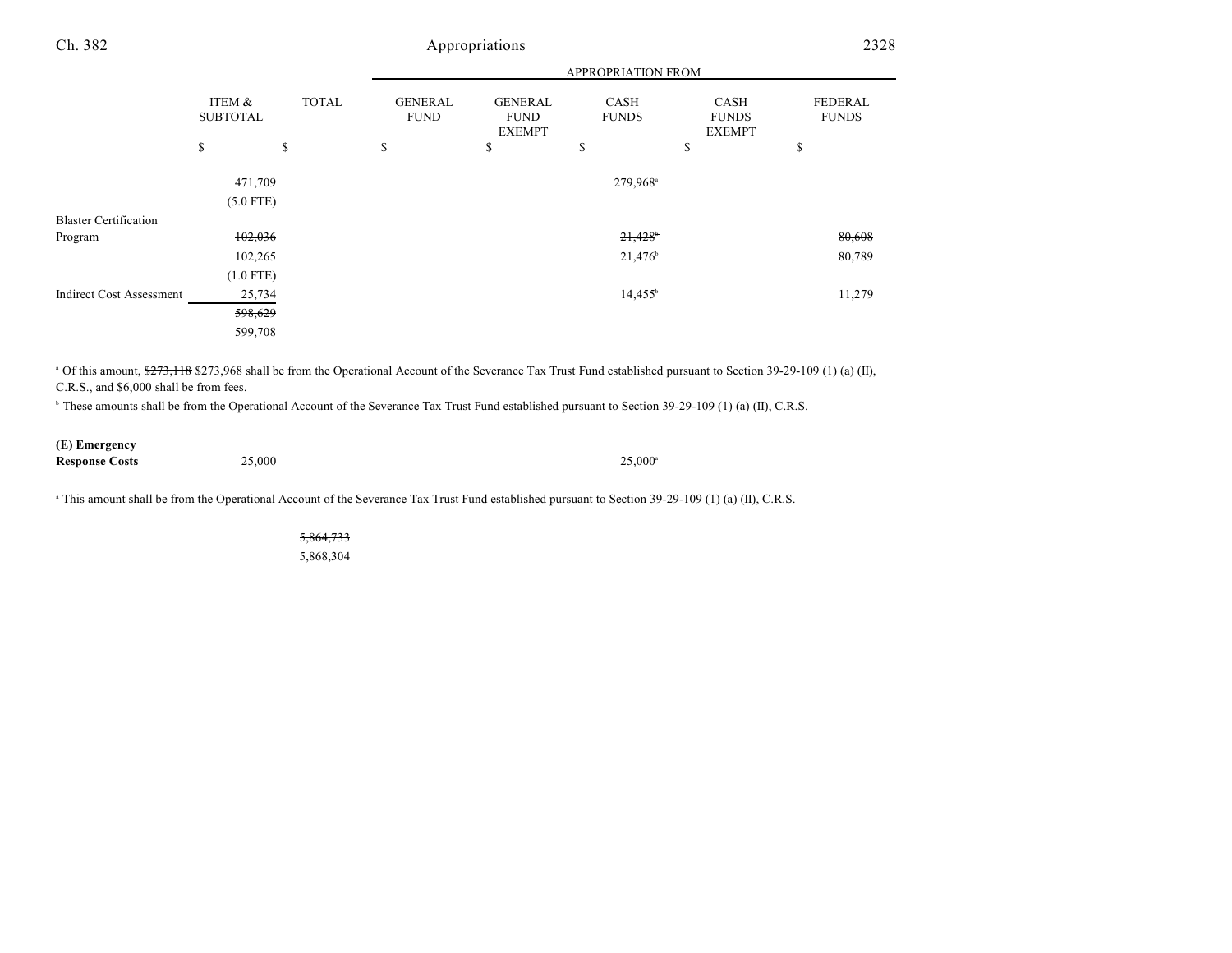| (3) GEOLOGICAL SURVEY           |              |           |  |                        |                           |         |
|---------------------------------|--------------|-----------|--|------------------------|---------------------------|---------|
| <b>Environmental Geology</b>    |              |           |  |                        |                           |         |
| and Geological Hazards          |              |           |  |                        |                           |         |
| Program                         | 2,562,906    |           |  | 1,202,120              | $764,610(T)$ <sup>b</sup> | 596,176 |
|                                 | 2,563,983    |           |  | 1,203,197 <sup>a</sup> |                           |         |
|                                 | $(18.2$ FTE) |           |  |                        |                           |         |
| Mineral Resources and           |              |           |  |                        |                           |         |
| Mapping                         | 1,502,473    |           |  | 978,349°               |                           | 524,124 |
|                                 | $(11.5$ FTE) |           |  |                        |                           |         |
| Colorado Avalanche              |              |           |  |                        |                           |         |
| <b>Information Center</b>       | 565,387      |           |  | 145,704 <sup>d</sup>   | 395,483°                  | 24,200  |
|                                 | $(7.3$ FTE)  |           |  |                        |                           |         |
| <b>Indirect Cost Assessment</b> | 28,900       |           |  |                        |                           | 28,900  |
|                                 |              | 4,659,666 |  |                        |                           |         |
|                                 |              | 4,660,743 |  |                        |                           |         |

<sup>a</sup> Of this amount, \$847,288 \$848,365 shall be from the Operational Account of the Severance Tax Trust Fund established pursuant to Section 39-29-109 (1) (a) (II), C.R.S., and \$354,832 shall be from fees for geological services.

<sup>b</sup> This amount shall be from the Department of Transportation, other state agencies, and federal indirect cost recoveries.

 $\rm{^6}$  Of this amount, \$934,240 shall be from the Operational Account of the Severance Tax Trust Fund established pursuant to Section 39-29-109 (1) (a) (II), C.R.S., and \$44,109 shall be from local governments.

 Of this amount, \$143,453 shall be from the Operational Account of the Severance Tax Trust Fund established pursuant to Section 39-29-109 (1) (a) (II), C.R.S., <sup>d</sup> \$2,000 shall be from the Snowmobile Recreation Fund established pursuant to Section 33-14-106, C.R.S., and \$251 shall be from the sale of avalanche products.

Of this amount, \$319,052(T) shall be from the Department of Transportation, and \$76,431 shall be from grants and donations. <sup>e</sup>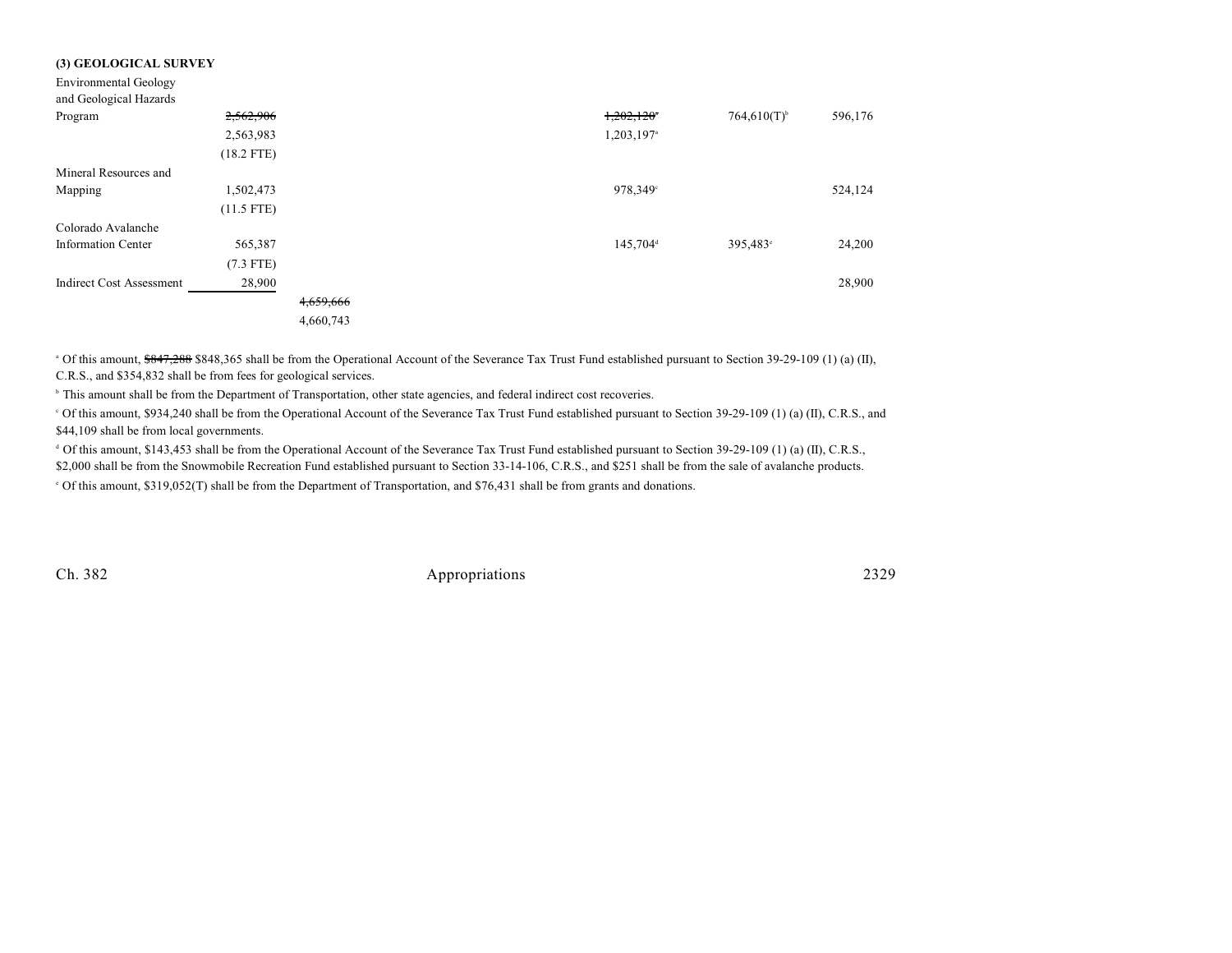|                                                      |                           |                      |                               |                                                | APPROPRIATION FROM     |                                       |                         |
|------------------------------------------------------|---------------------------|----------------------|-------------------------------|------------------------------------------------|------------------------|---------------------------------------|-------------------------|
|                                                      | ITEM &<br><b>SUBTOTAL</b> | <b>TOTAL</b>         | <b>GENERAL</b><br><b>FUND</b> | <b>GENERAL</b><br><b>FUND</b><br><b>EXEMPT</b> | CASH<br><b>FUNDS</b>   | CASH<br><b>FUNDS</b><br><b>EXEMPT</b> | FEDERAL<br><b>FUNDS</b> |
|                                                      | \$                        | \$                   | \$                            | \$                                             | \$                     | \$                                    | \$                      |
| (4) OIL AND GAS CONSERVATION<br><b>COMMISSION107</b> |                           |                      |                               |                                                |                        |                                       |                         |
| Program Costs                                        | 2,993,699                 |                      |                               |                                                | 2,993,699*             |                                       |                         |
|                                                      | 3,199,059                 |                      |                               |                                                | 3,199,059 <sup>a</sup> |                                       |                         |
|                                                      | $(36.0$ FTE)              |                      |                               |                                                |                        |                                       |                         |
| Underground Injection                                |                           |                      |                               |                                                |                        |                                       |                         |
| Program                                              | 104,993                   |                      |                               |                                                |                        |                                       | 104,993                 |
|                                                      |                           |                      |                               |                                                |                        |                                       | $(2.0$ FTE)             |
| Plugging and Reclaiming                              |                           |                      |                               |                                                |                        |                                       |                         |
| Abandoned Wells                                      |                           |                      |                               |                                                |                        |                                       |                         |
| $WELLS^{107a}$                                       | 220,000                   |                      |                               |                                                |                        | $220,000^{\circ}$                     |                         |
|                                                      | 1,128,445                 |                      |                               |                                                | 908,445 <sup>a</sup>   |                                       |                         |
| <b>Environmental Assistance</b>                      |                           |                      |                               |                                                |                        |                                       |                         |
| Projects                                             | 255,000                   |                      |                               |                                                |                        | 255,000 <sup>b</sup>                  |                         |
| Piceance and D-J Basin                               |                           |                      |                               |                                                |                        |                                       |                         |
| Water Studies and                                    |                           |                      |                               |                                                |                        |                                       |                         |
| <b>Environmental Data Tool</b>                       |                           |                      |                               |                                                |                        |                                       |                         |
| Development <sup>108</sup>                           | 300,725                   |                      |                               |                                                |                        | 300,725 <sup>b</sup>                  |                         |
| <b>Indirect Cost Assessment</b>                      | 160,154                   |                      |                               |                                                | $160, 154$ °           |                                       |                         |
|                                                      |                           | <del>4,034,571</del> |                               |                                                |                        |                                       |                         |
|                                                      |                           | 5,148,376            |                               |                                                |                        |                                       |                         |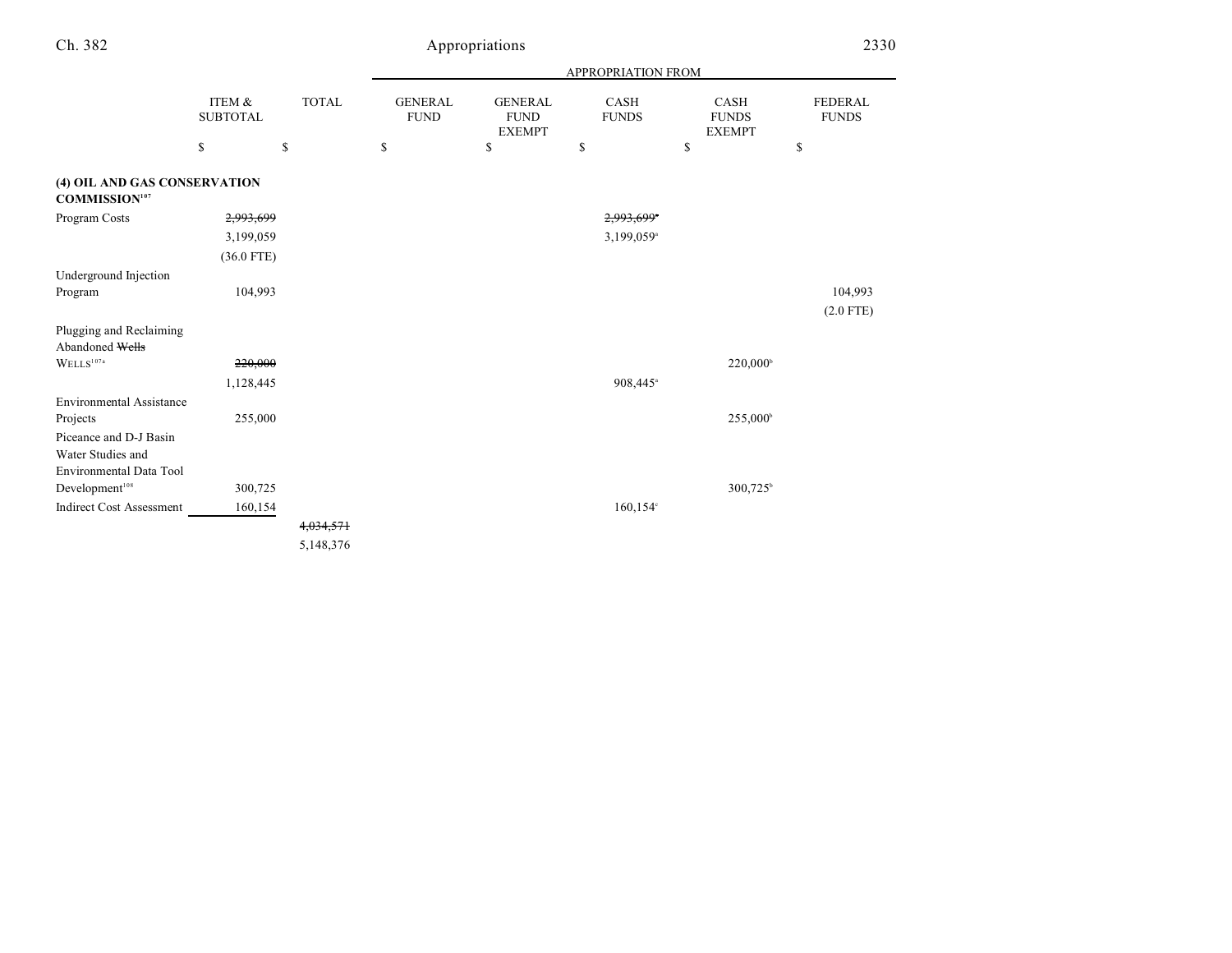<sup>a</sup> Of this amount, THESE AMOUNTS, \$1,478,698 shall be from the Operational Account of the Severance Tax Trust Fund established pursuant to Section 39-29-109 (1) (a) (II), C.R.S. and  $\frac{4.515,001}{12}$  \$2,628,806 shall be from the Oil and Gas Conservation and Environmental Response Fund established pursuant to Section 34-60-122 (5), C.R.S.

<sup>h</sup> These amounts shall be from reserves in the Oil and Gas Conservation and Environmental Response Fund established pursuant to Section 34-60-122 (5), C.R.S.

This amount shall be from the Oil and Gas Conservation and Environmental Response Fund established pursuant to Section 34-60-122 (5), C.R.S.

#### **(5) STATE BOARD OF LAND COMMISSIONERS<sup>109</sup>**

| Program Costs                   | 2,622,272    |           |                   |                        |
|---------------------------------|--------------|-----------|-------------------|------------------------|
|                                 | 2,623,616    |           |                   |                        |
|                                 | $(34.0$ FTE) |           |                   |                        |
| State Trust Land                |              |           |                   |                        |
| <b>Evaluations and Trust</b>    |              |           |                   |                        |
| Asset Management and            |              |           |                   |                        |
| Analysis                        | 659,509      |           |                   |                        |
| <b>Indirect Cost Assessment</b> | 152,718      |           |                   |                        |
|                                 |              | 3,434,499 | $115,000^{\circ}$ | 3,319,499 <sup>+</sup> |
|                                 |              | 3,435,843 |                   | 3,320,843 <sup>b</sup> |
|                                 |              |           |                   |                        |

<sup>a</sup> Of this amount, \$75,000 shall be from the State Board of Land Commissioners Land and Water Management Fund created pursuant to Section 36-1-148 (1), C.R.S. and \$40,000 shall be from the Land Board Trust Administration Fund established pursuant to Section 36-1-145 (2) (a), C.R.S., and is derived from lease rental revenue, timber sales, related interest income, and fees.

<sup>b</sup> This amount shall be from the Land Board Trust Administration Fund established pursuant to Section 36-1-145 (2) (a), C.R.S., and is derived from mineral royalties and bonus income.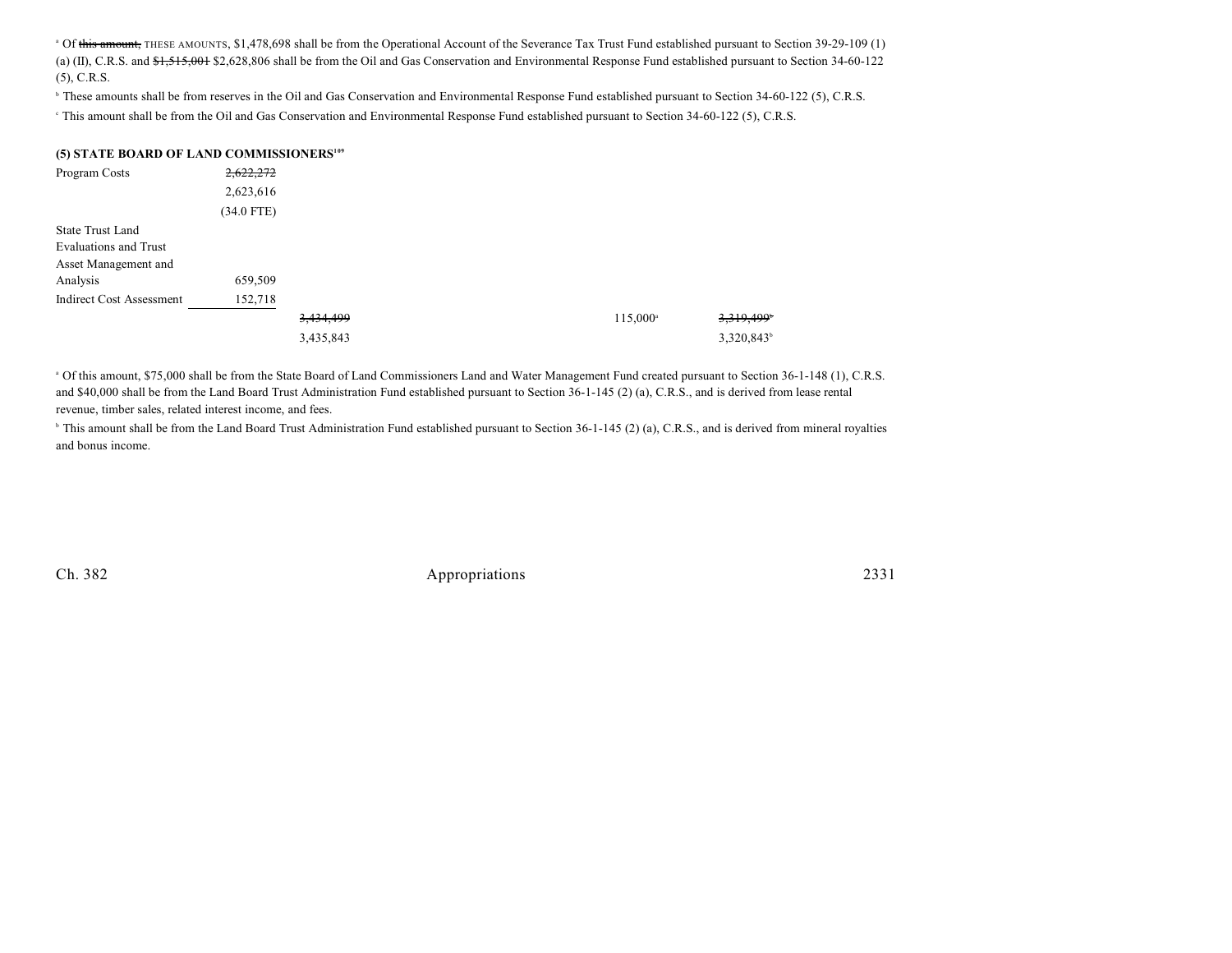| Ch. 382                             |                           |              |                               | Appropriations                                 |                             |                                       | 2332                           |
|-------------------------------------|---------------------------|--------------|-------------------------------|------------------------------------------------|-----------------------------|---------------------------------------|--------------------------------|
|                                     |                           |              |                               |                                                | APPROPRIATION FROM          |                                       |                                |
|                                     | ITEM &<br><b>SUBTOTAL</b> | <b>TOTAL</b> | <b>GENERAL</b><br><b>FUND</b> | <b>GENERAL</b><br><b>FUND</b><br><b>EXEMPT</b> | <b>CASH</b><br><b>FUNDS</b> | CASH<br><b>FUNDS</b><br><b>EXEMPT</b> | <b>FEDERAL</b><br><b>FUNDS</b> |
|                                     | \$                        | \$           | \$                            | \$                                             | \$                          | \$                                    | \$                             |
| (6) PARKS AND OUTDOOR RECREATION    |                           |              |                               |                                                |                             |                                       |                                |
| (A) State Park                      |                           |              |                               |                                                |                             |                                       |                                |
| Operations <sup>110, 111, 112</sup> | 21,870,847                |              | 2,321,255                     |                                                | 16.938.632*                 | $2,191,060^{\circ}$                   | 419,900°                       |
|                                     | 22,093,979                |              | 2,323,472                     |                                                | 17,159,547 <sup>a</sup>     |                                       |                                |
|                                     | $(238.6$ FTE)             |              |                               |                                                |                             |                                       |                                |

<sup>a</sup> Of this amount, \$16,926,137 \$17,147,052 shall be from the Parks and Outdoor Recreation Cash Fund established pursuant to Section 33-10-111 (1), C.R.S., \$7,437 shall be from the Off-highway Vehicle Recreation Fund established pursuant to Section 33-14.5-106 (1), C.R.S., and \$5,058 shall be from the Snowmobile Recreation Fund established pursuant to Section 33-14-106, C.R.S.

<sup>b</sup> Of this amount, \$1,244,000 shall be from the Great Outdoors Colorado Board, shown for informational purposes only, and from associated indirect cost recoveries, \$505,806 shall be from Lottery proceeds (including reserves from prior years) and is shown for informational purposes only, \$45,000 shall be from reserves in the Snowmobile Recreation Fund established pursuant to Section 33-14-106, C.R.S., and \$396,254 shall be from various sources of cash funds exempt.

<sup>e</sup> This amount is anticipated to be received from the United States Bureau of Reclamation through a cost-sharing agreement to address the net operating deficit of Paonia, Vega, Rifle Gap, Crawford, and Navajo State parks, and is shown for informational purposes only.

#### **(B) Great Outdoors Colorado Board Grants**

| Land and Water |             |
|----------------|-------------|
| Protection     | 667,000     |
|                | $(2.0$ FTE) |
| Operations and |             |
| Maintenance    | 524,000     |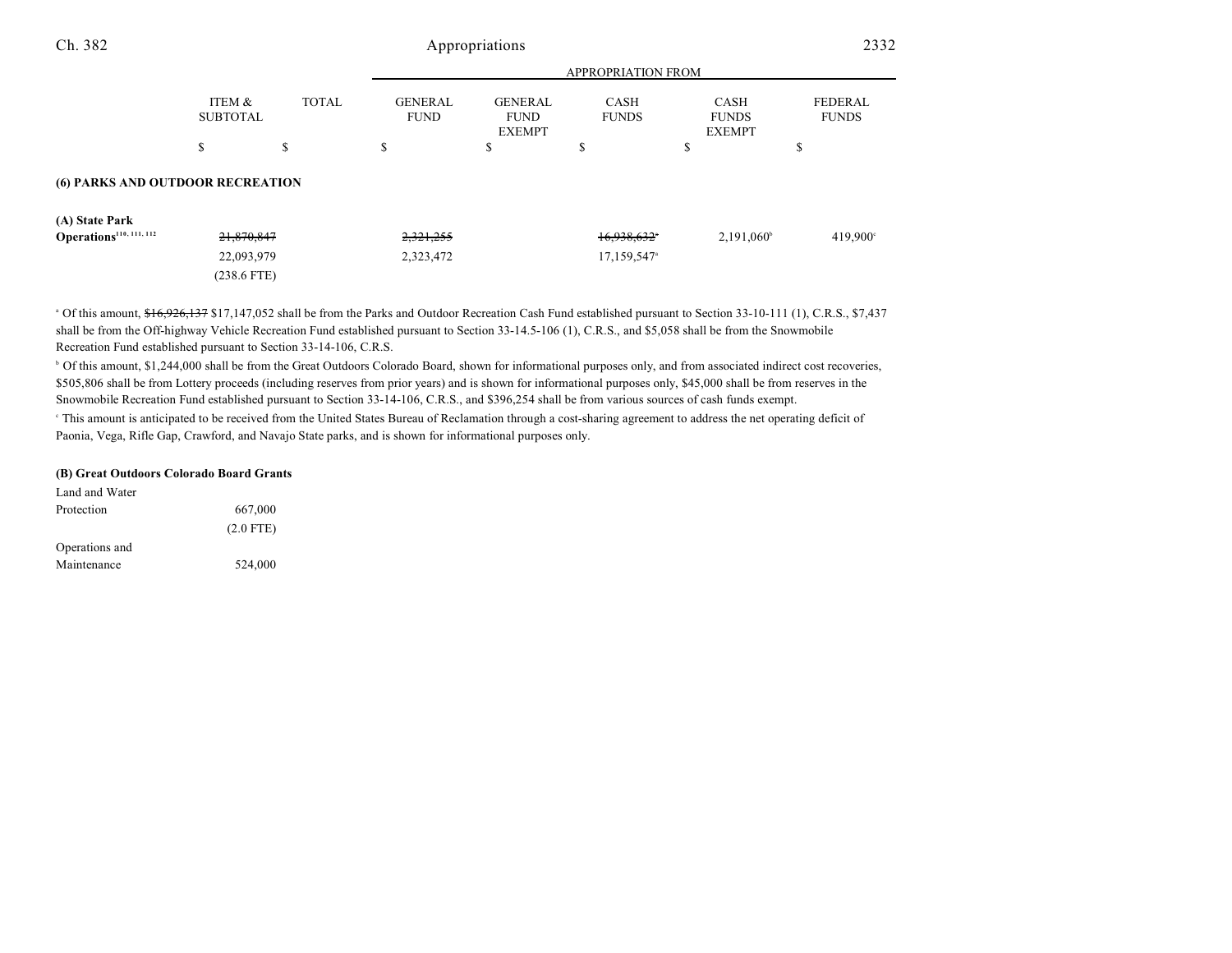|                    | $(5.0$ FTE) |                     |
|--------------------|-------------|---------------------|
| Statewide Programs | 2,027,000   |                     |
|                    | $(6.5$ FTE) |                     |
|                    | 3,218,000   | $3,218,000^{\circ}$ |

<sup>a</sup> This amount shall be from the Great Outdoors Colorado Board and is shown for informational purposes only.

| (C) Special Purpose             |           |                        |                       |                      |
|---------------------------------|-----------|------------------------|-----------------------|----------------------|
| Snowmobile Program              | 702,838   | 702,838 <sup>a</sup>   |                       |                      |
| <b>River Outfitters</b>         |           |                        |                       |                      |
| Regulation                      | 74,275    | 74,275                 |                       |                      |
|                                 | 74,466    | 74,466 <sup>b</sup>    |                       |                      |
| Off-highway Vehicle             |           |                        |                       |                      |
| Program                         | 353,494   | 353,494°               |                       |                      |
|                                 |           | $(3.0$ FTE)            |                       |                      |
| <b>Federal Grants</b>           | 518,516   |                        |                       | 518,516 <sup>d</sup> |
| S.B. 03-290 Enterprise          |           |                        |                       |                      |
| Fund                            | 200,000   |                        | $200,000$ °           |                      |
| Vehicle Registration            |           |                        |                       |                      |
| System                          | 175,000   |                        | 175,000 <sup>f</sup>  |                      |
| System Operations and           |           |                        |                       |                      |
| Support                         | 426,000   |                        | 426,000 <sup>f</sup>  |                      |
| Connectivity at State           |           |                        |                       |                      |
| Parks                           | 44,000    |                        | $44,000$ <sup>f</sup> |                      |
| Asset Management                | 230,000   |                        | 230,000 <sup>f</sup>  |                      |
| <b>Indirect Cost Assessment</b> | 1,121,446 | 1,006,706 <sup>s</sup> |                       | 114,740              |
|                                 | 3,845,569 |                        |                       |                      |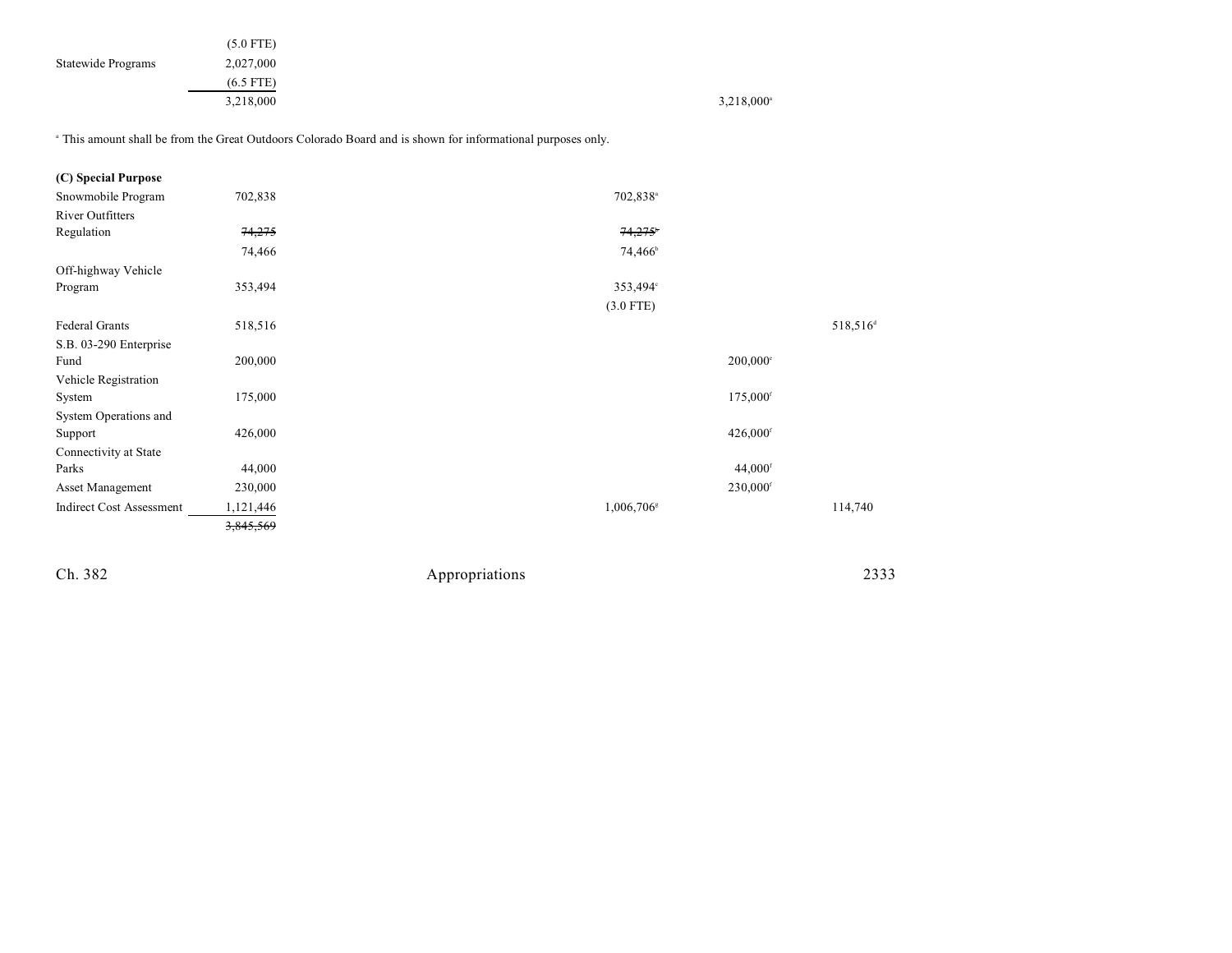|                 |              | APPROPRIATION FROM |                |              |               |                |  |
|-----------------|--------------|--------------------|----------------|--------------|---------------|----------------|--|
| ITEM &          | <b>TOTAL</b> | <b>GENERAL</b>     | <b>GENERAL</b> | CASH         | <b>CASH</b>   | <b>FEDERAL</b> |  |
| <b>SUBTOTAL</b> |              | <b>FUND</b>        | <b>FUND</b>    | <b>FUNDS</b> | <b>FUNDS</b>  | <b>FUNDS</b>   |  |
|                 |              |                    | <b>EXEMPT</b>  |              | <b>EXEMPT</b> |                |  |
| \$              |              |                    |                |              |               |                |  |

3,845,760

<sup>a</sup> This amount shall be from the Snowmobile Recreation Fund established pursuant to Section 33-14-106, C.R.S.

<sup>b</sup> This amount shall be from the River Outfitters Cash Fund established pursuant to Section 33-32-111, C.R.S.

This amount shall be from the Off-highway Vehicle Recreation Fund established pursuant to Section 33-14.5-106 (1), C.R.S. <sup>c</sup>

<sup>d</sup> This amount reflects funds anticipated to be received from the United States Coast Guard and is shown for informational purposes only.

This amount shall be from reserves in the Parks and Outdoor Recreation Cash Fund established pursuant to Section 33-10-111 (1), C.R.S.

These amounts shall be from lottery proceeds (including reserves from prior years) and are shown for informational purposes. <sup>f</sup>

<sup>8</sup> This amount shall be from the Parks and Outdoor Recreation Cash Fund established pursuant to Section 33-10-111 (1), C.R.S.

#### 28,934,416

29,157,739

#### **(7) COLORADO WATER CONSERVATION BOARD**

| (A) Administration         |                   |
|----------------------------|-------------------|
| <b>Personal Services</b>   | 2,650,722         |
|                            | $(30.0$ FTE)      |
| <b>Operating Expenses</b>  | <del>92,443</del> |
|                            | 93,282            |
| <b>Interstate Compacts</b> | 289,536           |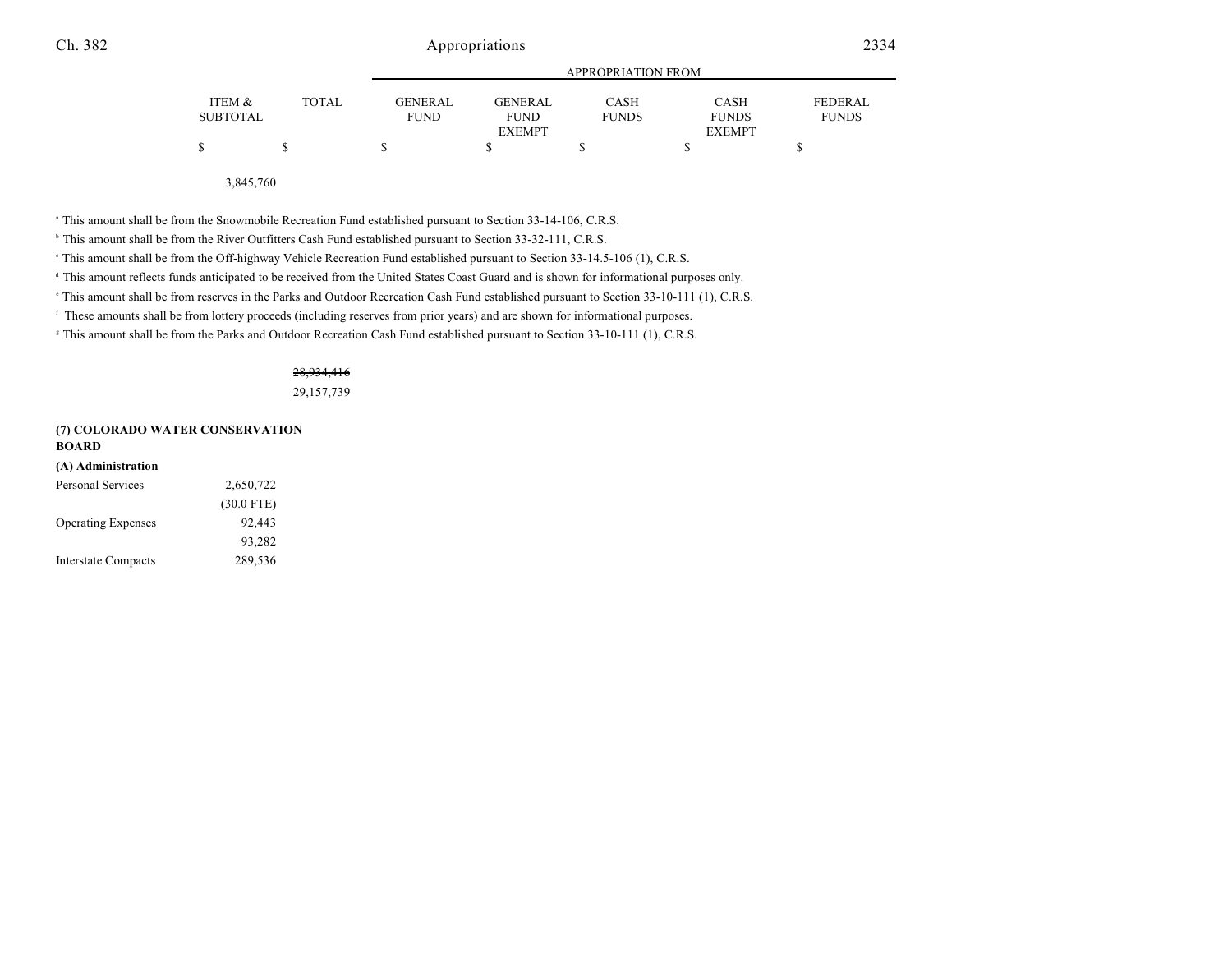| Western States Water          |             |                      |                     |
|-------------------------------|-------------|----------------------|---------------------|
| Council Dues                  | 25,000      |                      |                     |
| <b>River Decision Support</b> |             |                      |                     |
| Systems                       | 495,687     |                      |                     |
|                               | $(5.0$ FTE) |                      |                     |
|                               | 3,553,388   | 339,777 <sup>a</sup> | 3,213,611           |
|                               | 3,554,227   |                      | $3,214,450^{\circ}$ |
|                               |             |                      |                     |

 Of this amount, \$296,027(T) shall be from the Wildlife Cash Fund established pursuant to Section 33-1-112 (1), C.R.S., and \$43,750 shall be from the Operational <sup>a</sup> Account of the Severance Tax Trust Fund established pursuant to Section 39-29-109 (1) (a) (II), C.R.S.

<sup>h</sup> This amount shall be from reserves in the Colorado Water Conservation Board Construction Fund established pursuant to Section 37-60-121 (1) (a), C.R.S., and from indirect cost recoveries.

### **(B) Special Purpose**

| Federal Emergency     |             |                        |         |
|-----------------------|-------------|------------------------|---------|
| Management Assistance | 185,719     | $24,812^{\circ}$       | 160,907 |
|                       | $(2.0$ FTE) |                        |         |
| Weather Modification  | 25,000      | $25,000^{\circ}$       |         |
| Water Conservation    |             |                        |         |
| Program               | 176,311     | $176,311$ <sup>a</sup> |         |
|                       |             | $(2.5$ FTE)            |         |
| Severance Tax Fund    | 840,000     | 840,000°               |         |
| Platte River Basin    |             |                        |         |
| Cooperative Agreement | 230,012     | $230,012$ <sup>d</sup> |         |
|                       |             | $(1.0$ FTE)            |         |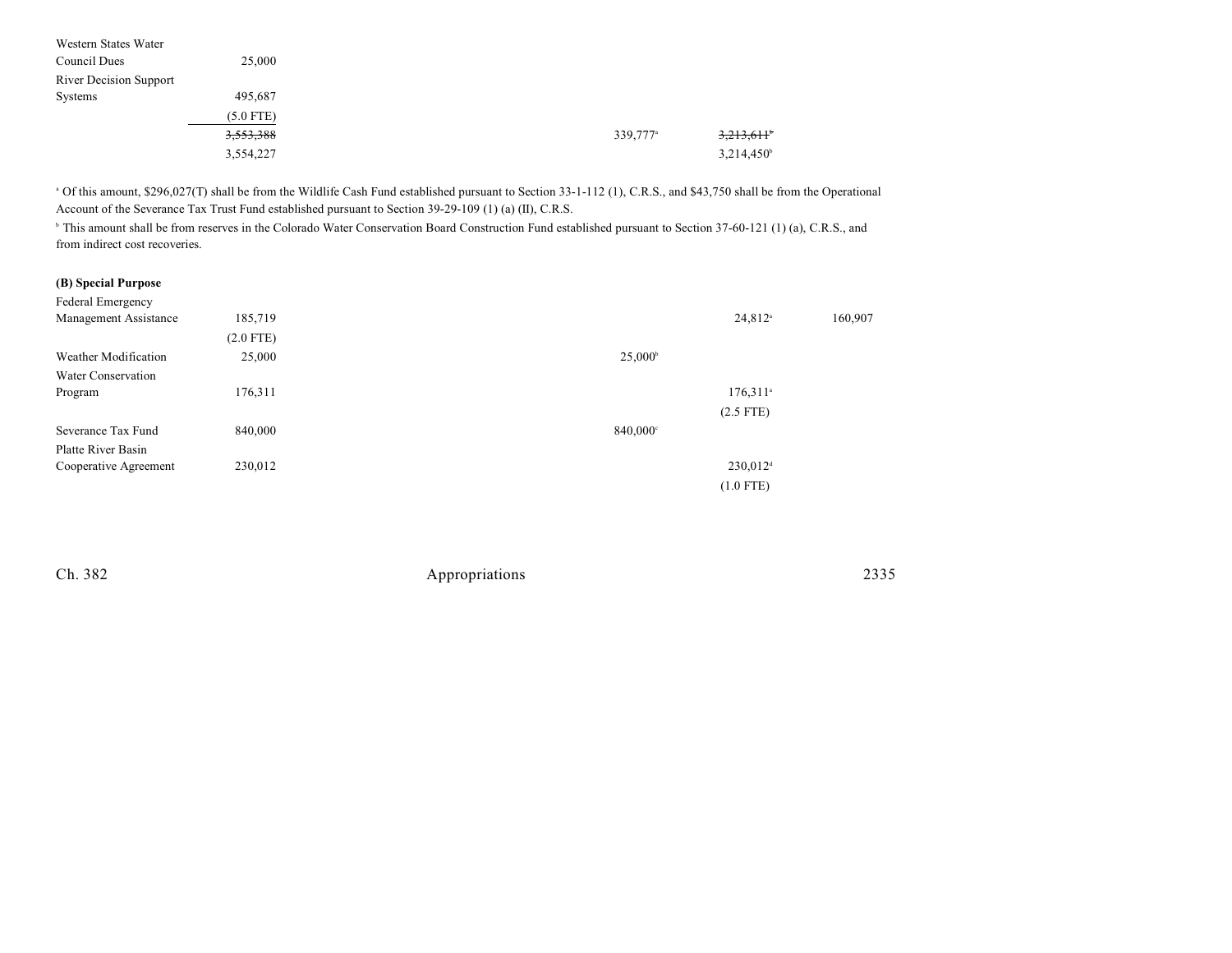| Ch. 382                                     | Appropriations<br><b>APPROPRIATION FROM</b> |              |                               |    |                      |                                       | 2336                           |  |
|---------------------------------------------|---------------------------------------------|--------------|-------------------------------|----|----------------------|---------------------------------------|--------------------------------|--|
|                                             |                                             |              |                               |    |                      |                                       |                                |  |
|                                             | ITEM &<br><b>SUBTOTAL</b>                   | <b>TOTAL</b> | <b>GENERAL</b><br><b>FUND</b> |    | CASH<br><b>FUNDS</b> | CASH<br><b>FUNDS</b><br><b>EXEMPT</b> | <b>FEDERAL</b><br><b>FUNDS</b> |  |
|                                             | S                                           | \$           | ъ                             | \$ | \$                   | \$                                    | ¢<br>Ф                         |  |
| S.B. 02-87 Colorado<br>Watershed Protection |                                             |              |                               |    |                      |                                       |                                |  |
| Fund                                        | 94,942                                      |              |                               |    |                      | 94,942 <sup>°</sup>                   |                                |  |
| <b>Indirect Cost Assessment</b>             | 406,988                                     |              |                               |    |                      | $369,718$ <sup>a</sup>                | 37,270                         |  |

1,958,972

<sup>a</sup> These amounts shall be from reserves in the Colorado Water Conservation Board Construction Fund established pursuant to Section 37-60-121 (1) (a), C.R.S.

<sup>b</sup> This amount shall be from weather modification permit fees pursuant to Section 36-20-113, C.R.S.

This amount shall be from the Operational Account of the Severance Tax Trust Fund established pursuant to Section 39-29-109 (1) (a) (II), C.R.S. <sup>c</sup>

<sup>d</sup> This amount shall be from the Fish and Wildlife Resources Fund established pursuant to Section 37-60-121 (6), C.R.S.

<sup>e</sup> This amount shall be from the Colorado Watershed Protection Fund, established pursuant to Section 39-22-2403 (1) C.R.S.

### 5,512,360 5,513,199

| <b>(8) WATER RESOURCES DIVISION</b> |                      |            |                          |                  |  |  |  |
|-------------------------------------|----------------------|------------|--------------------------|------------------|--|--|--|
| Personal Services                   | 16,764,035           | 13,086,568 | $3,661,575$ <sup>a</sup> | $15.892^{\circ}$ |  |  |  |
|                                     | 16,872,335           | 13,194,868 |                          |                  |  |  |  |
|                                     | $(249.6$ FTE)        |            |                          |                  |  |  |  |
| <b>Operating Expenses</b>           | <del>1,311,469</del> | 816,961    | $403.979$ <sup>a</sup>   | $90.529^{\circ}$ |  |  |  |
|                                     | 1,375,075            | 880,567    |                          |                  |  |  |  |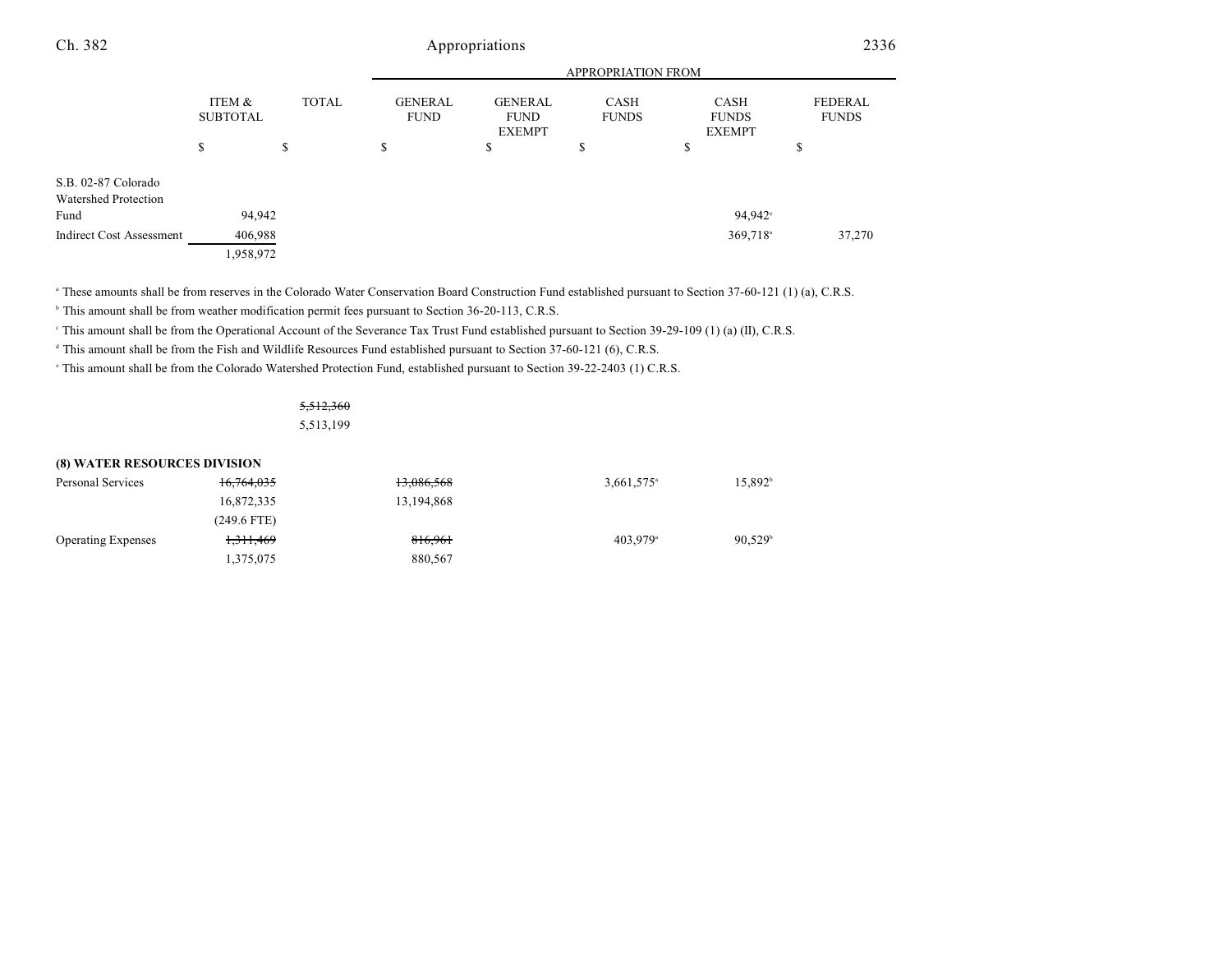| <b>Interstate Compacts</b>      | 76,002      |            | 76,002  |                       |                        |                     |
|---------------------------------|-------------|------------|---------|-----------------------|------------------------|---------------------|
| Republican River                |             |            |         |                       |                        |                     |
| Compact Compliance              | 50,754      |            | 50,754  |                       |                        |                     |
|                                 | $(1.0$ FTE) |            |         |                       |                        |                     |
| Satellite Monitoring            |             |            |         |                       |                        |                     |
| System                          | 354,120     |            | 239,120 | 94,443°               | $20,557$ <sup>d</sup>  |                     |
|                                 | 355,265     |            | 240,265 |                       |                        |                     |
|                                 | $(2.0$ FTE) |            |         |                       |                        |                     |
| Augmentation of Water           |             |            |         |                       |                        |                     |
| for Sand and Gravel             |             |            |         |                       |                        |                     |
| Extraction                      | 35,000      |            |         | $35,000^{\circ}$      |                        |                     |
| Dam Emergency Repair            | 50,000      |            |         |                       | $50,000$ <sup>f</sup>  |                     |
| Federal Grant                   | 92,444      |            |         |                       |                        | 92,444 <sup>s</sup> |
| River Decision Support          |             |            |         |                       |                        |                     |
| Systems                         | 354,102     |            |         |                       | $354,102$ <sup>f</sup> |                     |
|                                 |             |            |         |                       | $(4.0$ FTE)            |                     |
| H.B. 03-1334 Temporary          |             |            |         |                       |                        |                     |
| Interruptible Water             |             |            |         |                       |                        |                     |
| Supply Agreements               | 61,589      |            |         | $61,589$ <sup>h</sup> |                        |                     |
| S.B. 04-225 Well                |             |            |         |                       |                        |                     |
| Enforcement                     | 1,489       |            |         | 1,489 <sup>i</sup>    |                        |                     |
| <b>Indirect Cost Assessment</b> | 211,401     |            |         | 179,865               | 29,839f                | 1,697               |
|                                 |             | 19,362,405 |         |                       |                        |                     |
|                                 |             | 19,535,456 |         |                       |                        |                     |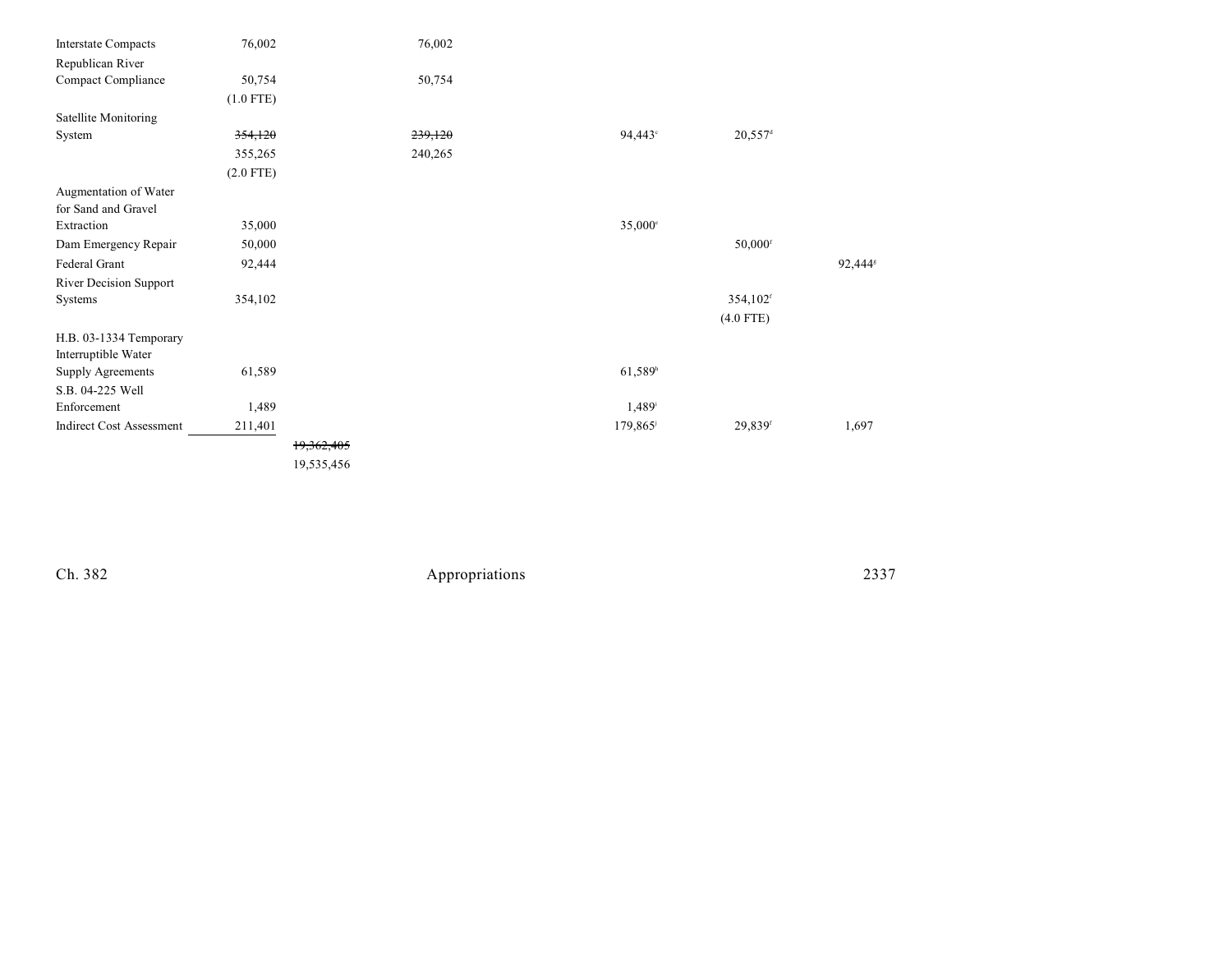|                 |              |             | APPROPRIATION FROM |              |               |                |  |  |
|-----------------|--------------|-------------|--------------------|--------------|---------------|----------------|--|--|
|                 |              |             |                    |              |               |                |  |  |
| ITEM &          | <b>TOTAL</b> | GENERAL     | GENERAL            | CASH         | <b>CASH</b>   | <b>FEDERAL</b> |  |  |
| <b>SUBTOTAL</b> |              | <b>FUND</b> | <b>FUND</b>        | <b>FUNDS</b> | <b>FUNDS</b>  | <b>FUNDS</b>   |  |  |
|                 |              |             | <b>EXEMPT</b>      |              | <b>EXEMPT</b> |                |  |  |
| \$              |              |             |                    |              |               |                |  |  |

<sup>a</sup> Of these amounts, \$3,656,258 shall be from the Ground Water Management Cash Fund established pursuant to Section 37-80-111.5 (1) (d), C.R.S., \$335,868 shall be from the Well Inspection Cash Fund established pursuant to Section 37-80-111.5, C.R.S., and \$73,428 shall be from other various sources of cash funds, including indirect cost recoveries.

<sup>b</sup> These amounts shall be from various sources of cash funds exempt, including indirect cost recoveries.

<sup>e</sup> This amount shall be from the Satellite Monitoring System Cash Fund established pursuant to Section 37-80-111.5 (1) (c), C.R.S.

<sup>d</sup> This amount shall be from reserves in the Satellite Monitoring System Cash Fund established pursuant to Section 37-80-111.5 (1) (c), C.R.S.

<sup>e</sup> This amount shall be from the Gravel Pit Lakes Augmentation Fund established pursuant to Section 37-90-137 (11) (f), C.R.S.

<sup>f</sup> These amounts shall be from reserves in the Colorado Water Conservation Board Construction Fund established pursuant to Section 37-60-121 (1) (a), C.R.S.

Khis amount reflects funds anticipated to be received from the United States Bureau of Reclamation and from the Federal Emergency Management Agency, and is shown for informational purposes only.

<sup>h</sup> This amount shall be from the Ground Water Management Cash fund established pursuant to Section 37-80-111.5 (1) (d), C.R.S.

<sup>1</sup> This amount shall be from the Well Enforcement Cash Fund created pursuant to Section 37-90-111.5 (5) (b), C.R.S.

<sup>j</sup> This amount shall be from various sources of cash funds.

#### **(9) DIVISION OF WILDLIFE<sup>113</sup>**

#### **(A) Division Operations**

| (1) Director's Office                 |              |  |  |
|---------------------------------------|--------------|--|--|
| <b>Personal Services</b>              | 1,548,716    |  |  |
|                                       | $(18.0$ FTE) |  |  |
| <b>Operating Expenses</b>             | 401,521      |  |  |
| (2) Biological Programs <sup>##</sup> |              |  |  |
| <b>Personal Services</b>              | 16,037,890   |  |  |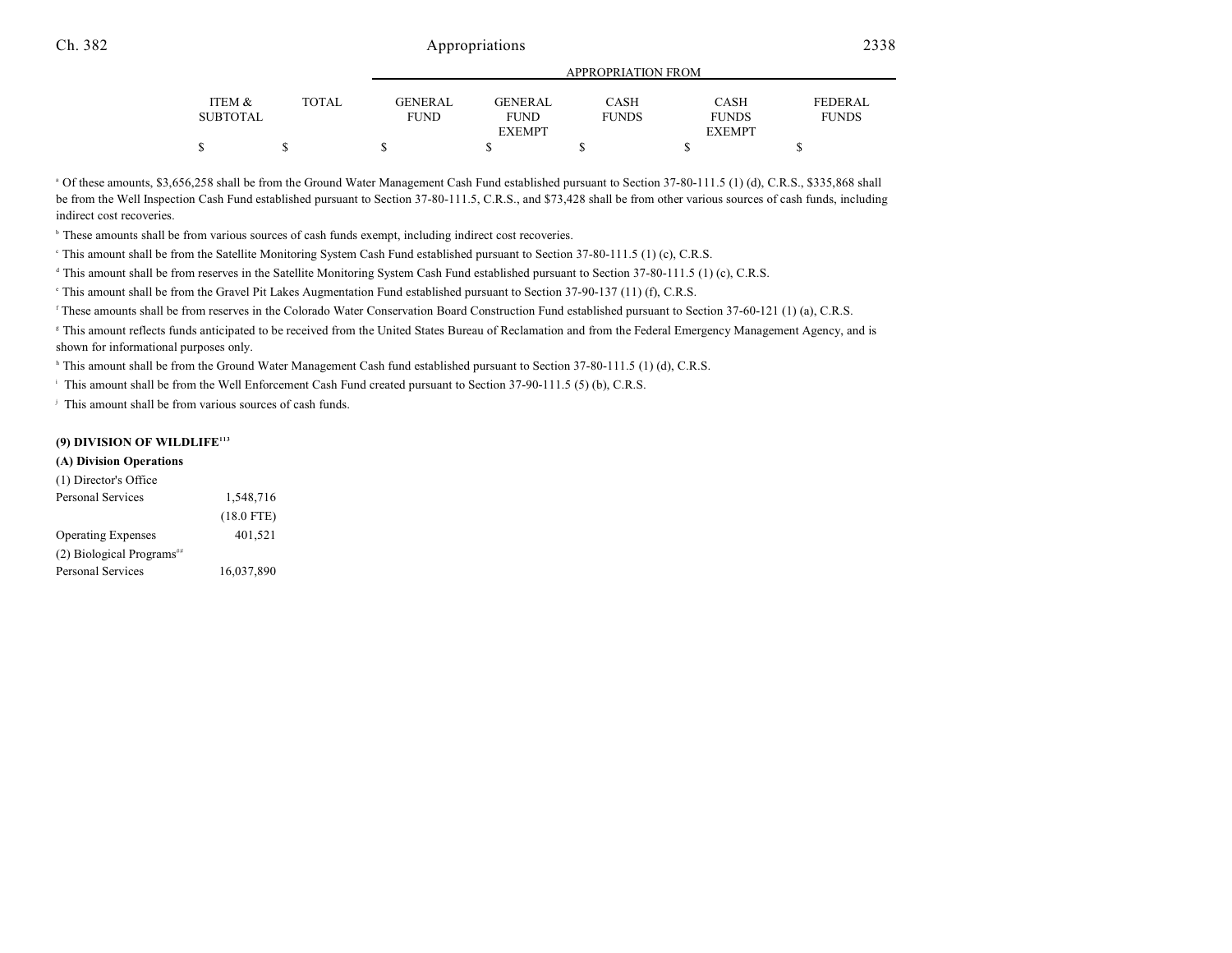|                           | $(232.3$ FTE) |  |
|---------------------------|---------------|--|
| <b>Operating Expenses</b> | 9,149,084     |  |
| (3) State Fish Hatcheries |               |  |
| Personal Services         | 4,543,934     |  |
|                           | $(93.6$ FTE)  |  |
| <b>Operating Expenses</b> | 3,519,619     |  |
| (4) Regional Operations   |               |  |
| <b>Personal Services</b>  | 16,577,572    |  |
|                           | $(294.7$ FTE) |  |
| <b>Operating Expenses</b> | 4,732,738     |  |
|                           | 4.799.718     |  |
| (5) Information and       |               |  |
| Education                 |               |  |
| <b>Personal Services</b>  | 2,227,549     |  |
|                           | $(34.5$ FTE)  |  |
| <b>Operating Expenses</b> | 2,110,375     |  |
| (6) Law Enforcement       |               |  |
| <b>Personal Services</b>  | 812,212       |  |
|                           | $(10.3$ FTE)  |  |
| <b>Operating Expenses</b> | 185,635       |  |
| (7) Information           |               |  |
| Technology                |               |  |
| Personal Services         | 1,478,949     |  |
|                           | $(18.0$ FTE)  |  |
| <b>Operating Expenses</b> | 1,235,174     |  |
| (8) Engineering           |               |  |
| <b>Personal Services</b>  | 1,690,406     |  |
|                           |               |  |

Ch. 382

Appropr iat

ions 2339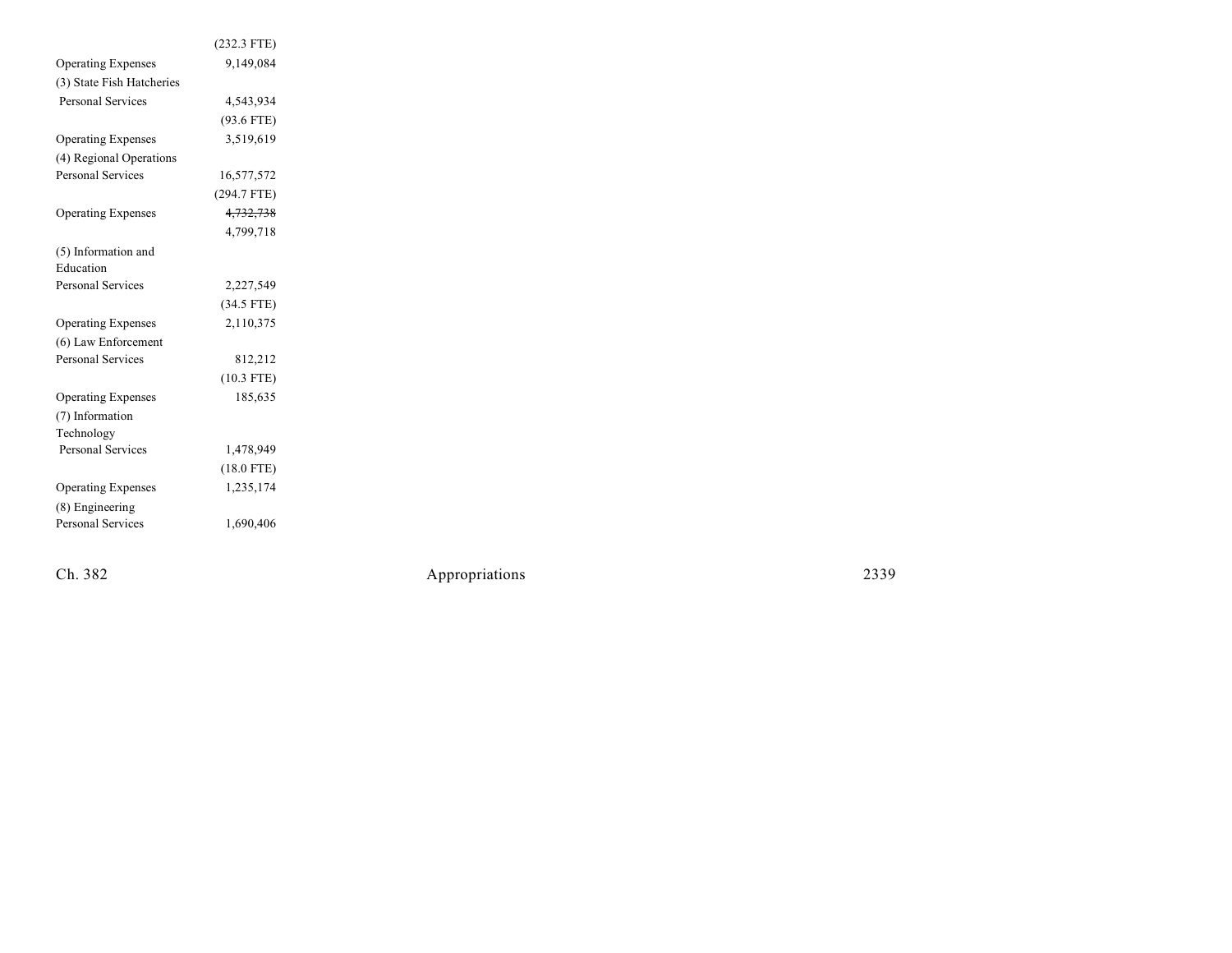# Appropriations 2340

|                           |                           |              | <b>APPROPRIATION FROM</b>     |                                                |                             |                                       |                                |
|---------------------------|---------------------------|--------------|-------------------------------|------------------------------------------------|-----------------------------|---------------------------------------|--------------------------------|
|                           | ITEM &<br><b>SUBTOTAL</b> | <b>TOTAL</b> | <b>GENERAL</b><br><b>FUND</b> | <b>GENERAL</b><br><b>FUND</b><br><b>EXEMPT</b> | <b>CASH</b><br><b>FUNDS</b> | CASH<br><b>FUNDS</b><br><b>EXEMPT</b> | <b>FEDERAL</b><br><b>FUNDS</b> |
|                           | \$                        | \$           | \$                            | \$                                             | \$                          | \$                                    | \$                             |
|                           | $(21.3$ FTE)              |              |                               |                                                |                             |                                       |                                |
| <b>Operating Expenses</b> | 157,754                   |              |                               |                                                |                             |                                       |                                |
| (9) Support Services      |                           |              |                               |                                                |                             |                                       |                                |
| <b>Personal Services</b>  |                           | 2,931,976    |                               |                                                |                             |                                       |                                |
|                           | $(39.7$ FTE)              |              |                               |                                                |                             |                                       |                                |
| <b>Operating Expenses</b> |                           | 1,619,174    |                               |                                                |                             |                                       |                                |
|                           | 70,960,278                |              |                               |                                                |                             | 62,056,988*                           | 8,903,290                      |
|                           | 71,027,258                |              |                               |                                                |                             | 62,123,968 <sup>a</sup>               |                                |
|                           |                           |              |                               |                                                |                             |                                       |                                |

<sup>a</sup> Of this amount, \$52,786,988 \$52,853,968 shall be from the Wildlife Cash Fund established pursuant to Section 33-1-112 (1), C.R.S., \$8,060,000 shall be from the Great Outdoors Colorado Board and is shown for information purposes only, \$550,000 shall be from subscription revenues from Colorado Outdoors Magazine, \$500,000 shall be from voluntary contributions to the Nongame and Endangered Wildlife Cash Fund pursuant to Section 39-22-702 and 703, C.R.S., \$150,000 shall be from cash grants and donations, \$5,000 shall be from the Federal Aid Projects Income Fund, and \$5,000 shall be from the public education donation revenues.

### **(B) Special Purpose** Wildlife Commission Discretionary Fund 160,000 Game Damage Claims and Prevention 1,050,000 Special License Fund Projects 20,430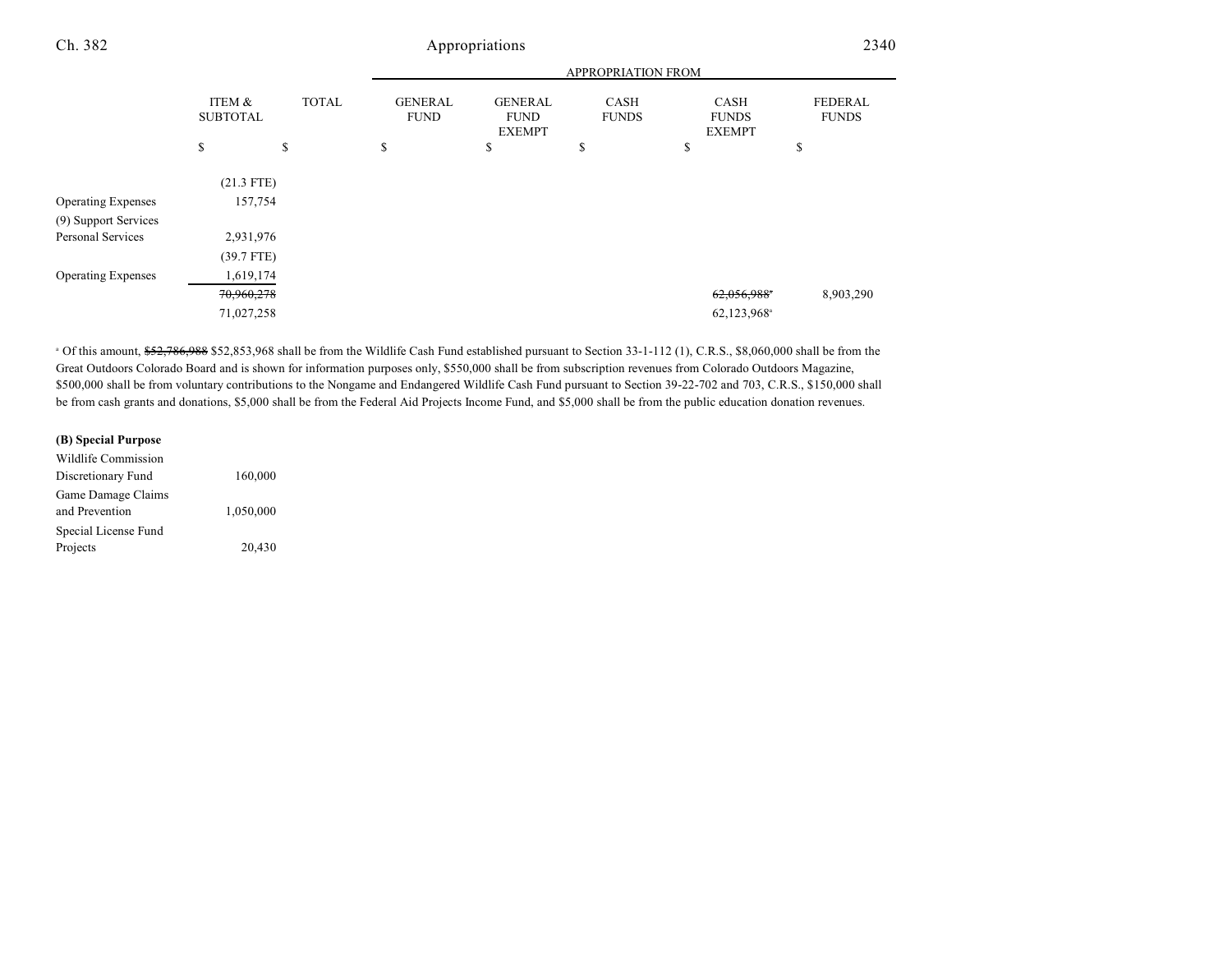| <b>State Trust Land and</b>  |           |
|------------------------------|-----------|
| <b>Property Leases</b>       | 889,964   |
| <b>Instream Flow Program</b> | 296,027   |
| Habitat Partnership          |           |
| Program                      | 2,500,000 |
| Indirect Cost Assessment     | 3,044,703 |
|                              | 7,961,124 |
|                              |           |

<sup>a</sup> Of this amount, \$4,918,674 shall be from the Wildlife Cash Fund established pursuant to Section 33-1-112 (1), C.R.S., \$2,500,000 shall be from the Habitat Partnership Cash Fund pursuant to Section 33-1-112 (8) (a), C.R.S., \$15,430 shall be from the raffle and auction of big game licenses pursuant to Section 33-4-116.5, C.R.S., and \$5,000 shall be from the Waterfowl Stamp Fund pursuant to Section 33-4-102.5, C.R.S.

|                                    | 78,921,402<br>78,988,382 |              |                       |                           |              |
|------------------------------------|--------------------------|--------------|-----------------------|---------------------------|--------------|
| <b>TOTALS PART XIV</b><br>(NATURAL |                          |              |                       |                           |              |
| RESOURCES <sup>4,5</sup>           | \$176,767,383            | \$22,829,206 | \$39,152,463*         | \$98,755,304 <sup>*</sup> | \$16,030,410 |
|                                    | \$177,317,802            | \$22,823,818 | $$40,457,326^{\circ}$ | \$98,089,294 <sup>b</sup> | \$15,947,364 |

<sup>a</sup> This amount includes  $\frac{228}{37228,388}$  \$7,201,092 from the Operational Account of the Severance Tax Trust Fund established pursuant to Section 39-29-102 (1) (a) (II), C.R.S., including \$852,482 \$821,645 in the Executive Director's Office which is shown as being from various sources of cash funds, and \$3,340,730 \$3,287,591 which contains a (T) notation.

 $\circ$  Of this amount, \$3,481,133 contains a (T) notation.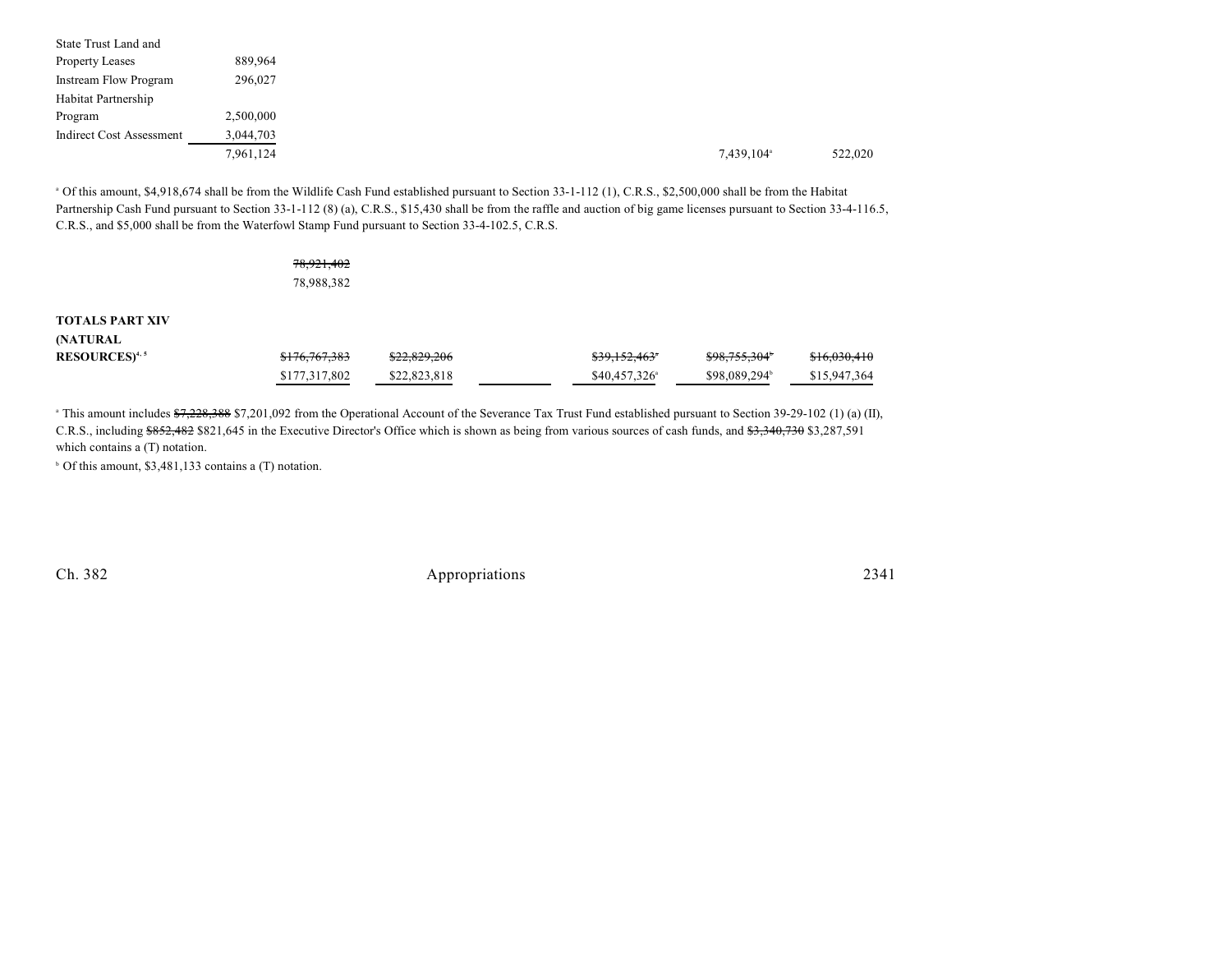**FOOTNOTES** -- The following statements are referenced to the numbered footnotes throughout section 2.

- 4 (Governor lined through this provision. See L. 2005, p. 2286.)
- 5 All Departments, Totals -- The General Assembly requests that copies of all reports requested in other footnotes contained in this act be delivered to the Joint Budget Committee and the majority and minority leadership in each house of the General Assembly. Each principal department of the state is requested to produce its rules in an electronic format that is suitable for public access through electronic means. Such rules in such format should be submitted to the Office of Legislative Legal Services for publishing on the Internet. It is the intent of the General Assembly that this be done within existing resources.
- 106 Department of Natural Resources, Minerals and Geology, Inactive Mines, Mine Site Reclamation -- It is the intent of the General Assembly that these funds shall remain available until completion of the project or the close of FY 2007-08, whichever comes first. At project completion or the end of the three-year period, any unexpended balances shall revert to the Operation Account of the Severance Tax Trust Fund from which they were appropriated.
- 107 (Governor lined through this provision. See L. 2005, p. 2312.)
- 107a DEPARTMENT OF NATURAL RESOURCES, OIL AND GAS CONSERVATION COMMISSION, PLUGGING AND RECLAIMING ABANDONED WELLS **--** IT IS THE INTENT OF THE GENERAL ASSEMBLY THAT THESE FUNDS SHALL REMAIN AVAILABLE FOR EXPENDITURE THROUGH FY 2006-07.
- 108 Department of Natural Resources, Oil and Gas Conservation Commission, Piceance and D-J Basin Water Studies and Environmental Data Tool Development -- It is the intent of the General Assembly that these funds shall remain available until completion of the project or the close of FY 2006-07, whichever comes first.
- 109 Department of Natural Resources, State Board of Land Commissioners -- The FY 2005-06 appropriation continues the FY 2002-03, FY 2003-04, and FY 2004-05 refinancing of the State Board of Land Commissioners administrative costs, which allows additional dollars to flow into the State Income Fund for school finance in FY 2005-06. It is the intent of the General Assembly that the financing methodology of the State Board of Land Commissioners be reviewed by the Joint Budget Committee to determine the appropriateness of this continued financing methodology for the FY 2006-07 Long Bill appropriation.